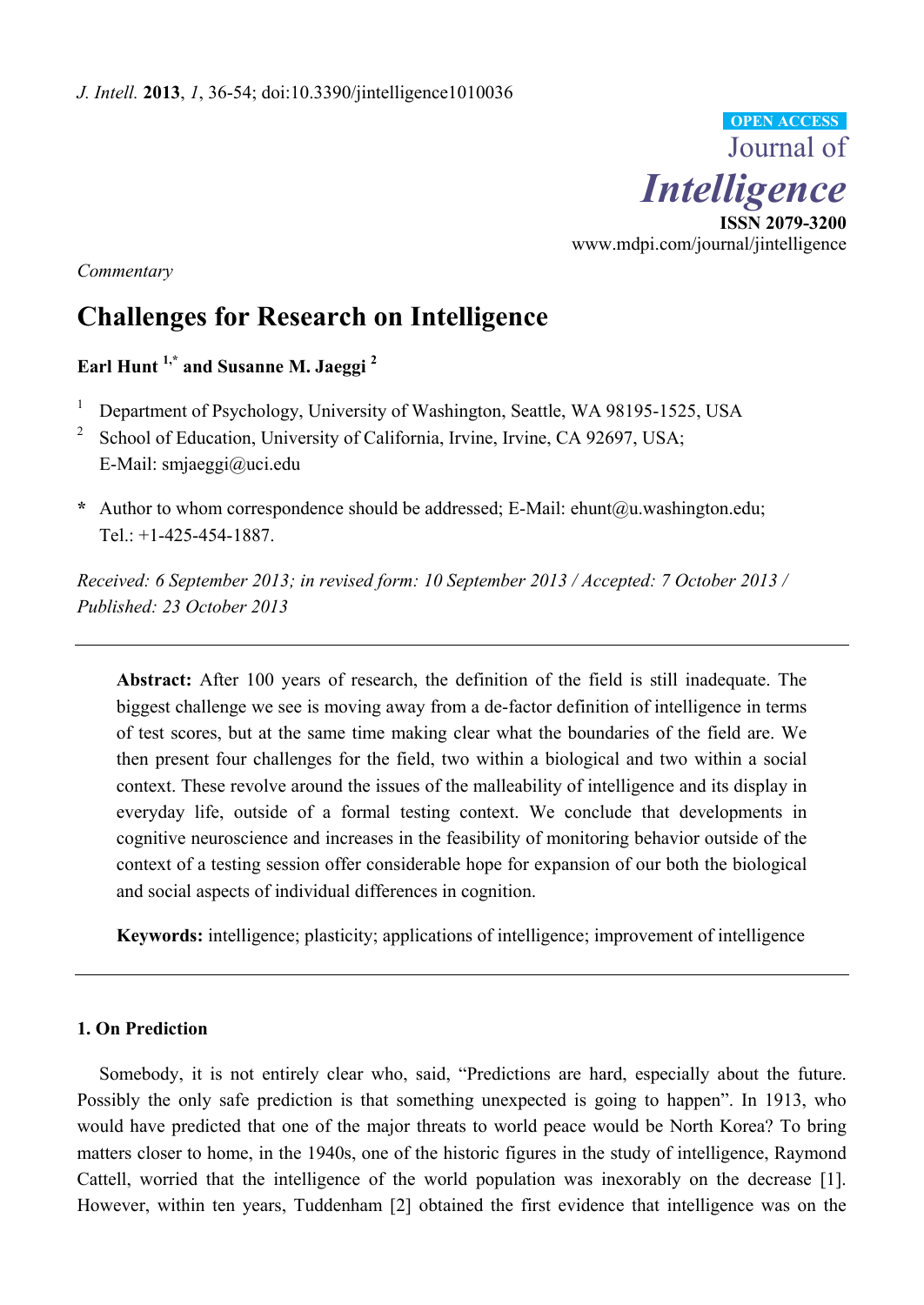increase, a fact that is now amply documented [3] though still not explained. Faced with this situation, the wise prognosticator adopts one of two strategies. Predictions should either be cast so far into the future that the predictor will be long gone and cannot be blamed, or predictions should be so ambiguous that the predictor can claim they were fulfilled, no matter what happens. Unfortunately for us, we do not think that our audience has the patience for the first strategy, and the second is the height of unscientific argument. Therefore, we shall try to be specific, while regretfully knowing that we are going to miss something, and we shall sometimes be downright wrong.

# **2. Intelligence as a Biological and Social Topic**

Any discussion of the big issues in the study of intelligence has to face the fact that the study of intelligence, like the study of psychology itself, is simultaneously a biological and a social science. As Colom and Ziegler point out in the current their commentary if we look at the study of intelligence as a biological issue, the important thing is to connect individual differences in cognition to individual differences in brain structure and function [4]. If we look at the study of intelligence as a social issue, the important thing to do is to connect individual differences in cognition to individual differences in performance within various environments, including but not limited to different types of education, a point made by Gray and Kaufman in the current issue [4].

It is probably possible to generate dozens of "crucial problems" for any branch of science. We will restrict ourselves to five big issues. Our first issue, the definitional problem discussed in the next section, applies to the field as a whole. We will then discuss four issues, constructed from a  $2 \times 2$ categorization of approaches to the field. The first categorization is based on the distinction between studies in which a person's intelligence is treated as if it were a relatively permanent trait, contrasted with studies in which the focus is on how intelligence can be changed. The second categorization is based on a distinction between the study of intelligence as a social or biological concept. Accordingly, we first discuss a social and a biological issue related to a static view of intelligence, and then a social and a biological issue related to a change in intelligence over time.

#### **3. The Biggest Problem: Defining the Field**

Many of our readers will be familiar with Simons and Chabris' [5] graphic illustration of the power of selective attention. They showed observers a film of a game of players passing a basketball between them, and asked to count the number of passes. While the observers were counting a person in a gorilla suit walked between the players, gave a classic gorilla display of chest beating, and then walked off. Amazingly, a substantial fraction of the observers were so busy keeping their eye on the ball that they did not notice the gorilla!

The phenomenon of the unnoticed gorilla has an analog in the study of intelligence. Intelligence researchers are all very busy developing psychometric models, gazing at brain images, documenting the role of testing in personnel selection, and mulling over what the latest findings in molecular biology mean for the concept of intelligence. The gorilla, which the essays of Conway, De Boeck, Gray and Kaufman referred to in the current issue, is the definition of intelligence itself [4]. Here is why we believe this is important.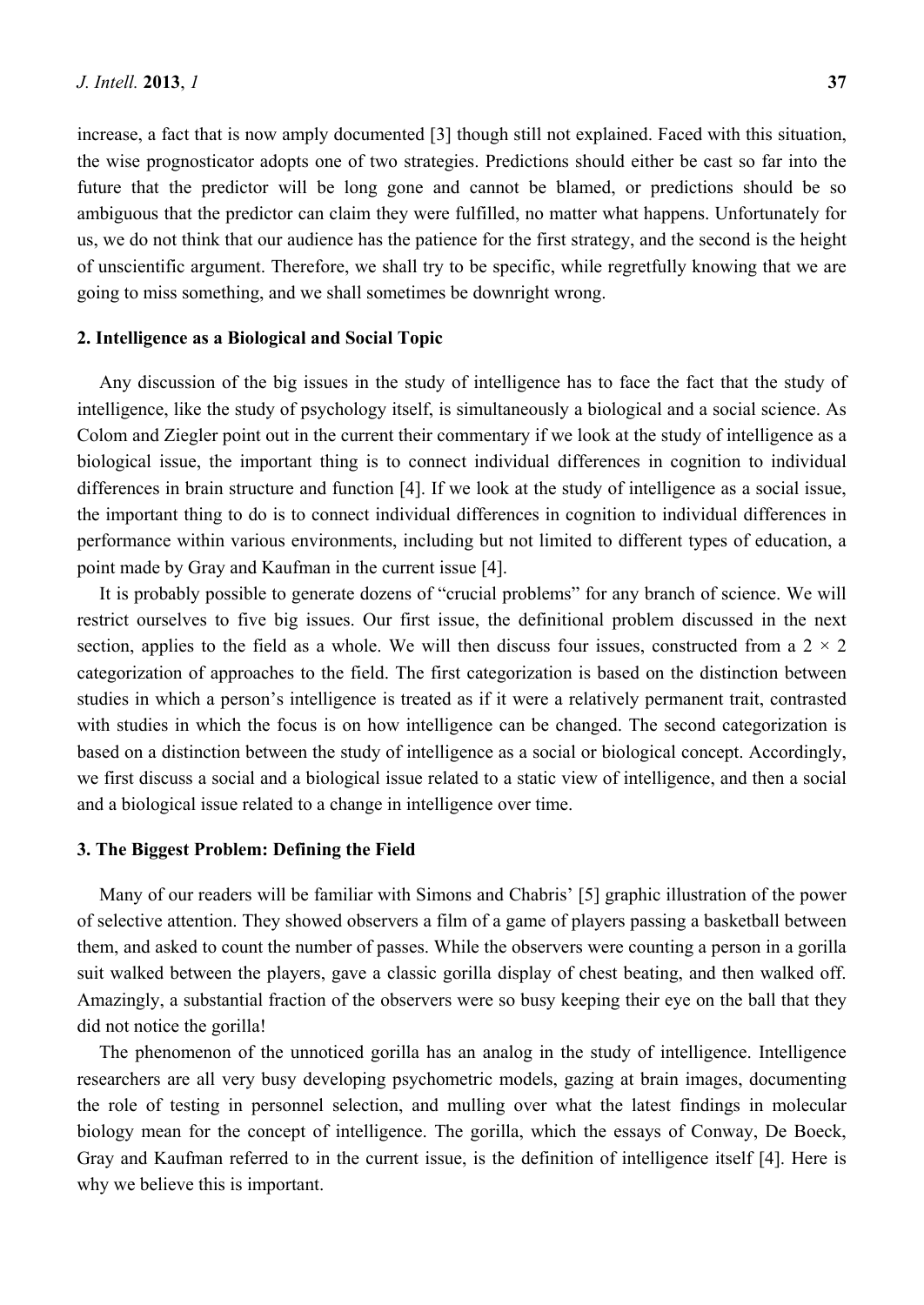Boring [6] famously identified intelligence as "what the intelligence tests test". Philosophically, no modern intelligence researcher would accept such a narrow definition. As a practical matter, though, many intelligence researchers do tacitly accept Boring's definition. The measurement of intelligence is virtually universally restricted to behaviors that can be measured within the confines of a one to three hour testing session, conducted out of context of the examinee's everyday life. This is an extremely limiting definition, for it rules out the examination of a person's ability to deal with complex problems from multiple perspectives, to plan extended courses of action, and to store and retrieve information over long periods of time. We offer some illustrations to show how limiting this definition is.

Henry Molaison, the famous HM, was perhaps the most extensively studied person in the history of psychology. His ability to store new information in declarative memory was virtually destroyed following an operation that removed his hippocampi. He spent the rest of his life in an assisted living situation, where the study of what he could and could not remember contributed greatly to the scientific knowledge of human memory. In spite of the fact that he had to live a completely supported existence, he had a score of 112 on the Wechsler Adult Intelligence Scale [7]. This led to statements in the literature asserting that although his memory had been destroyed his intelligence was unimpaired. Such a conclusion may fit Boring's definition of intelligence, but it defies a more general, and we think more productive, view that intelligence refers to individual differences in cognitive ability. Following his injury, HM's intelligence, in any reasonable conceptual sense, had dropped tremendously. If his IQ score did not show this, that was because the IQ score was not synonymous with intelligence.

HM was an example of a person who had much less intelligence, in the conceptual sense, than his IQ score indicated. Things can go the other way, too. Kaufman [8] has discussed numerous cases in which people's performance in society exceeds what would be predicted by their test scores. Neither HM's case, nor many of Kaufman's examples, can be considered cases of the inevitable prediction errors that result from the use of imperfect indicators. They are cases in which the tests failed to evaluate traits that are undeniably cognitive, that are important in human society, and on which there is a wide range of individual differences.

Another illustration of the limitations of Boring's definition comes from cognitive psychology. Much of human society is based on the assumption that humans are rational beings; that they can analyze evidence, evaluate arguments, and consider the consequences of choices between possible actions. In fact, decades of behavioral studies of decision making have shown that while rational thought does occur, it is not as frequent as might be hoped. Evidently, behavior is greatly influenced by "intuitive" reasoning that is largely based on statistical associations and emotional connections. Kahneman [9] refers to this as a conflict between a rapid, statistical and emotional first system of thought and a second, slower, more rational second system. Haidt [10] offers the engaging analogy of a rider and an elephant. The rider is Kahneman's rational second system. The elephant, guided by past associations and emotions, is the first system. The rider calculates the course the two should follow, but while the rider is doing the calculations, the elephant may see a mouse, or perhaps a familiar trail, and go the other way.

A theory of intelligence ought to be a theory that identifies the properties of good and bad riders, those who comprehend a situation and those who let the elephant go its way. In addition, tests of rationality that have the ability to resist many of the mental biases that influence Kahneman's first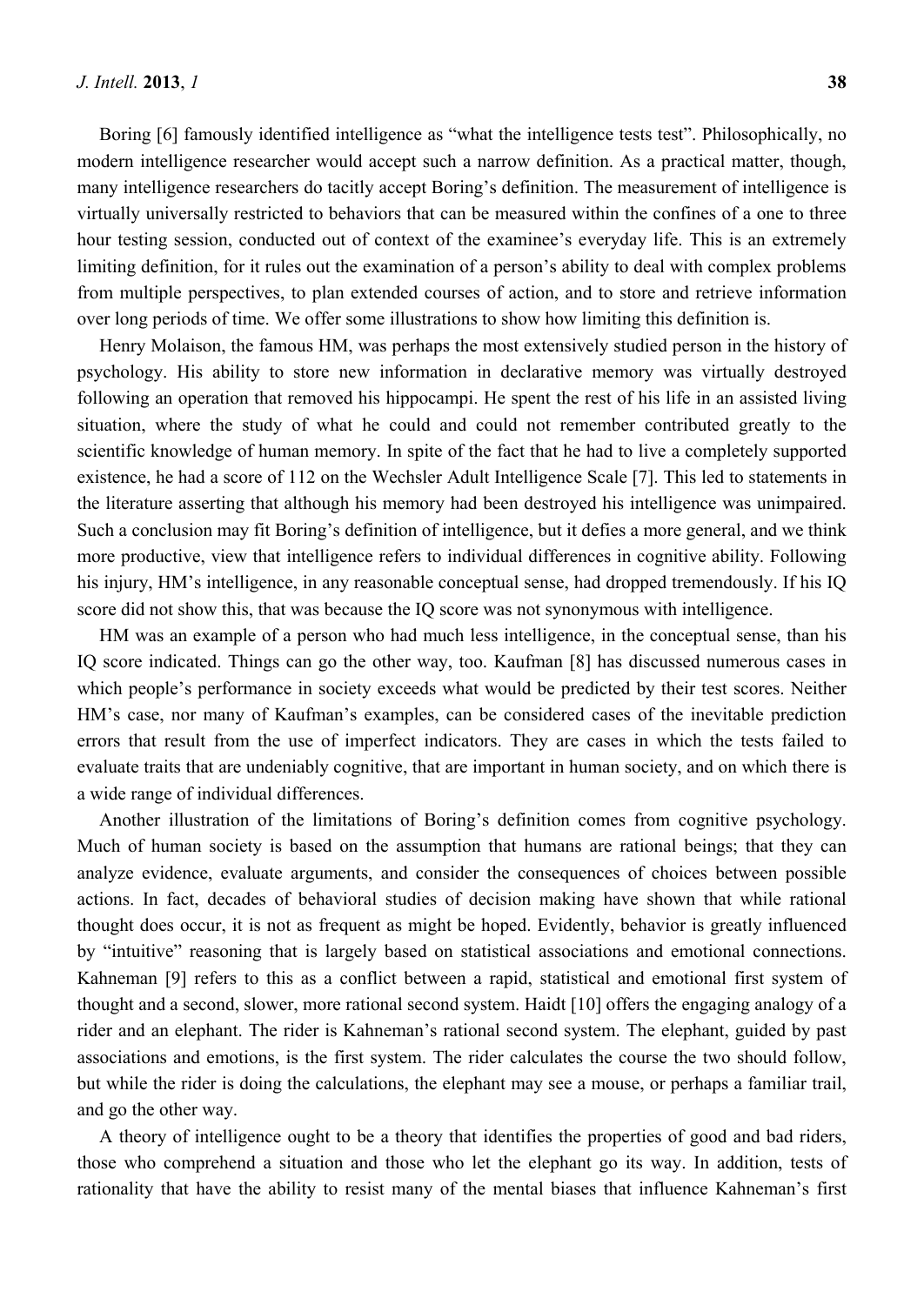system (and Haidt's elephant) can be constructed. However, the evaluation of such reasoning is virtually ignored by the community of researchers on intelligence [11]. This is a mistake.

We are not calling for a new theory of intelligence. We are calling for a new, clearer, delineation of the data that such a theory should explain. The importance of such definitions has long been recognized. Plato, in the *Phaedrus* dialogue, asserted that good definitions "carve nature at it joints". There are two excellent historical examples of how important good definitions are to science: the Babylonian realization that atmospheric and astronomical phenomena represent separate systems, rather than a single "sky", and Harvey's analysis of the heart-lung-circulatory system, separate from the digestive and neural systems. In both cases the definition of the system did not constitute a theory of how it worked, such theories followed later.

The analysis of the circulatory system offers a further lesson. The circulatory system is separate from the digestive and neural systems, but it interacts with them. In order to understand how a human behaves we must understand both the internal functioning of each system and the interactions between them. In the current case, we argue that a new definition of intelligence should include those traits that (a) are cognitive; (b) exhibit substantial individual differences, for those are the data to be explained; and (c) are defined independently of the practical constraint that a good test must fit into the administrative restrictions on a testing session. The intelligence system, so defined, will interact with the emotional system and the social system to produce behavior.

It is not surprising that defining the subject matter of intelligence research has been difficult, for in everyday discourse the word *intelligence* is used in various ways. The Oxford English Dictionary lists eight different definitions of the word, and several of those have sub-definitions. Individual differences are referred to in only one of the definitions. The others deal with intelligence as either a body of knowledge, or as a demonstration of cognitive competence by an individual. The definition as a body of knowledge is irrelevant to our concerns here. The definition as a display of competence has been a source of confusion [12].

Psychometric analyses of intelligence deal with covariances between measurements, and therefore implicitly define intelligence in terms of individual differences in cognitive competence. We believe that this defines the field, but that the set of measurements studied is itself too restrictive, largely because these measurements have to fit into a testing session of three hours or less. The reason for the restriction is understandable when we consider how test are used in applied setting, especially for personnel selection. However, the restriction on the testing paradigm is an administrative one rather than a conceptual one. Demanding that measurements satisfy this restriction results in an incomplete description of individual differences in intelligence. To continue the analogy to Harvey's medical discoveries, focusing on test scores alone is analogous to defining cardiology as the science of explaining variations in readings of blood pressure.

The limited nature of this approach to intelligence has long been recognized. Indeed, the journalist Walter Lippmann's [13,14] objections to intelligence testing, voiced almost one hundred years ago, are remarkably similar to some contemporary objections to the modern use of tests. However, contemporary attempts to expand the definition seem to us to be deficient, because they either do not define intelligence in terms of individual differences, or because they bundle together traits that, though important, are not by any stretch of the imagination *cognitive* traits. We review briefly two widely publicized redefinitions to explain why we reach these conclusions.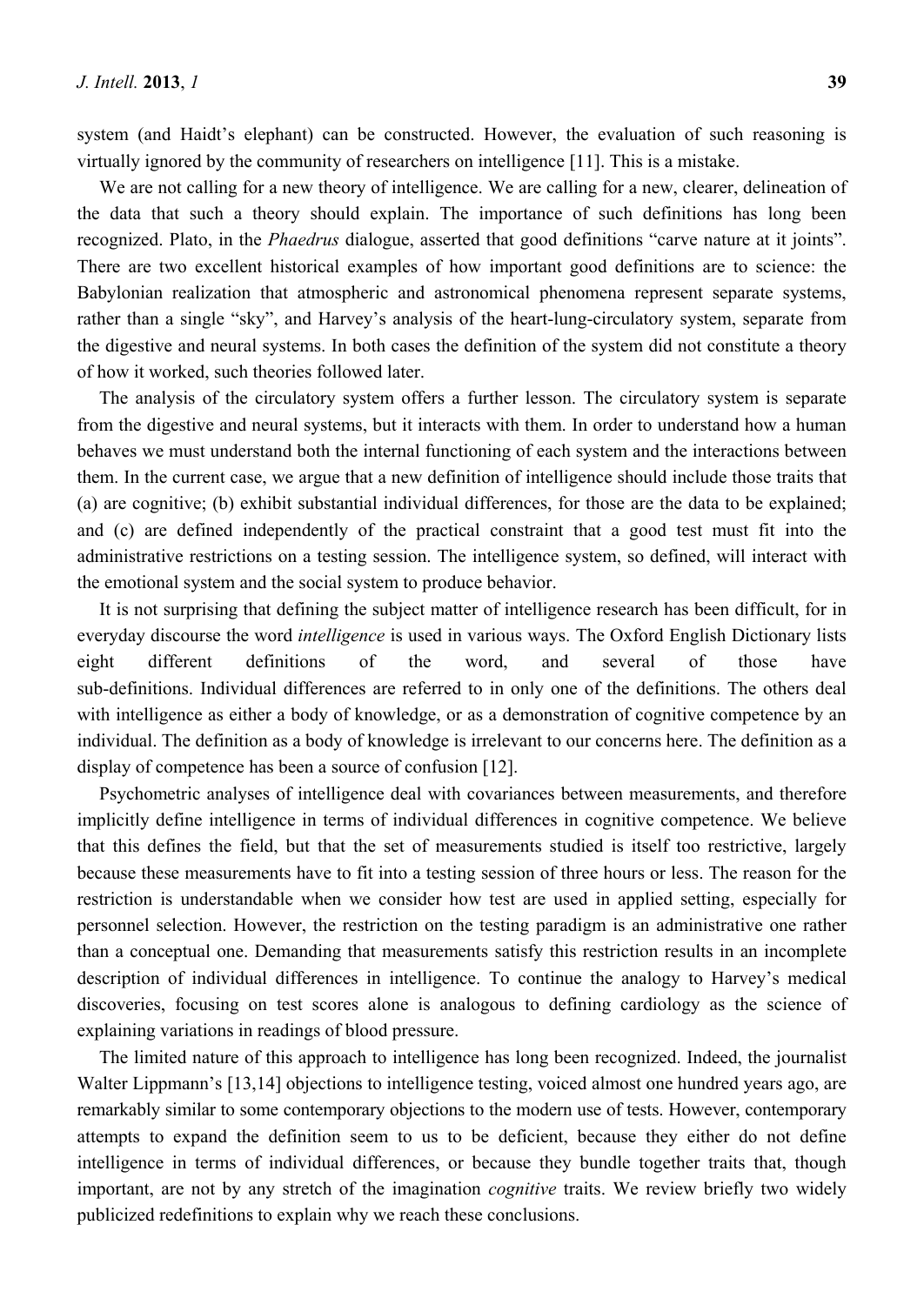The blurring of the distinction between intelligence as personal behavior or as comparative behavior is particularly clear in the work of Robert Sternberg and, more recently, Scott Barry Kaufman. Kaufman says:

"Intelligence is the dynamic interplay of engagement and abilities in the pursuit of personal goals. Note that the focus of analysis is on the *person*. All that exists for that individual is a series of *intelligent behaviors* that unfold across his or her life. At no point is there a comparison between that person's behavior and the behavior of others." (emphasis in the original) [15].

Sternberg similarly states:

"(Successful) intelligence is (1) the ability to achieve one's goals, given one's sociocultural context, (2) by capitalizing on strengths and correcting or compensating for weaknesses, (3) in order to adopt, shape or select environments (4) through a combination of analytic, creative, and practical abilities." [16].

These definitions, and the associated writing from which the quotes have been taken, usefully stress an important point. Cognitive *performance* depends upon traits that virtually anyone would include in the definition of cognition, such as the ability to hold information in working memory, and upon traits that are less obviously cognitive but that are essential for cognitive accomplishment, such as persistence in working toward one's selected goals.

Several writers have gone even further by stressing that societies provide a variety of artifacts that amplify human thinking. The extent to which a person is considered intelligent in a particular society depends substantially upon an ability to manipulate these artifacts [17–20]. The artifacts, in turn, change the value of different individual skills as determinants of performance. Possibly one of the best examples is memory. In Homeric times, the ability to memorize long epics was highly prized. Today we read poetry. In former days, and to some extent today in European universities, undergraduate grades were determined by oral examinations, thus stressing the importance of being able to recall the literature from memory. Today, term papers are prepared with the aid of search engines. In both cases, performance has been advanced by artifacts, and the psychological traits required to achieve high level performance have changed.

The Sternberg and Kaufman approaches, augmented by the importance of technology as emphasized by Hunt, Martinez, and Reich, focus on intelligence as cognitive performance. Performance is achieved by the interaction of three different systems; a system of cognitive abilities, a system of motivational and personality traits, and a system of cognitive artifacts. In order to understand what a person will do in a situation one has to understand the states of all three systems and the interactions between them. However, in order to achieve this understanding it is also necessary to understand each of the systems separately. Consider another medical analogy. An athlete's performance depends upon the interaction between the musculature, cardiac, and skeletal systems. From the point of view of a physician, though, cardiology and orthopedics are separate specialties. The scientific study of intelligence is analogous to cardiology or orthopedics. However the role of an "intelligence therapist", perhaps a clinical or school psychologist trying to help a client think and perform better, is analogous to a general practitioner who tries to understand the individual as a whole person, in a particular social context.

Research on intelligence is an attempt to understand individual differences in the cognitive system, not individual performance in particular social situations. This emphasis does not in any way downplay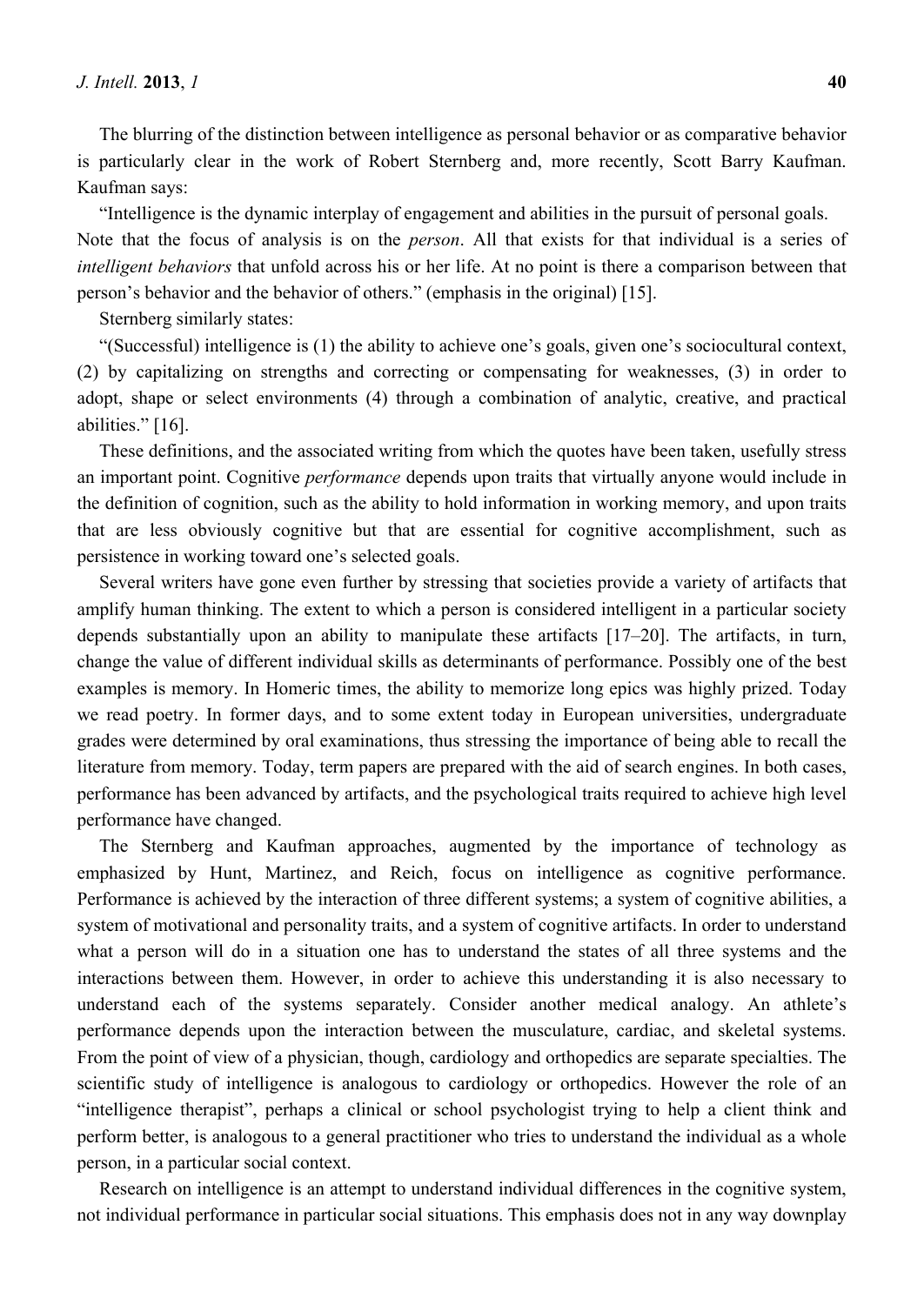some educational settings a focus on the interaction between individual capabilities and environmental affordances is probably more useful than a focus on identifying where an individual stands in the psychometric space defined by variations in competence across a population. The opposite is true for personnel selection. As the OED points out, some of the common-language definitions of *intelligence* stress individual differences, others (such as those adapted by Sternberg and Kaufman) address individual performance.

Neither definition of intelligence is superior to the other. The problem is that we are using the same word to address different scientific issues. Of course, one could solve this problem by simply redefining the word *intelligence* to conform with Sternberg and Kaufman's use, and then finding some other word to describe the study of individual differences in cognitive power. However, word definitions are changed by usage, rather than by dictate, so we do not think that an elegant linguistic solution is likely. The term *intelligence*, as used in this journal and other similar ones, embodies individual differences in its definition. While we may regret the fact that someone else has chosen to use the same term for a different, equally important issue, there is very little that the readers of this journal can do about it. All we can do is be clear in our own discussions, that we are talking about individual differences in cognition.

The requirement that intelligence should refer to *cognitive* traits is an important one. Of course, many non-cognitive traits are important in determining individual performance, including conscientiousness and emotional control. However, as we have argued, these traits constitute systems that are separate from the system that supports information processing and produces rational problem solving. One of the most widely publicized redefinitions of intelligence, Gardner's [21] "theory of multiple intelligences", violates this restriction. Gardner includes in his definition of "intelligence" such varied traits as reasoning ability, musical ability, and agility of movement. In reviewing his own work Gardner has said:

"If I had written a book about *Seven Human Gifts* or *The Seven Faculties of the Human Mind* my guess is that it would not have attracted much attention. It is sobering to think that labeling can have much influence in the scholarly world, but I have little doubt that my decision to write about 'human intelligence' was a fateful one. Instead of producing a theory (and a book) that simply catalogued things that people could excel in, I was proposing an expansion of the term *intelligence* so that it would encompass many capacities that had been considered outside its scope." [22].

This quote hardly describes an attempt to honor Plato's advice about carving nature. On the other hand, Gardner's strategy points toward a laudable social aim. By using the term *intelligence* in the way that he did, Gardner called educators' attention to the fact that there are many traits outside of the cognitive realm that are important in a person's adjustment to society, and therefore these traits ought to be developed by the educational system. We simultaneously applaud Gardner's attempt to broaden the scope of education, and at the same time argue that the profligate combination of desirable traits into the term *intelligence* will not advance the scientific study of individual differences in cognition. (See [23] for an expansion of these points).

In conclusion, a new definition of intelligence ought to expand the concept beyond the traits traditionally included on tests of cognition, but retain the restriction that the traits involved are cognitive ones. A particular important extension will be to expand the definition to consider those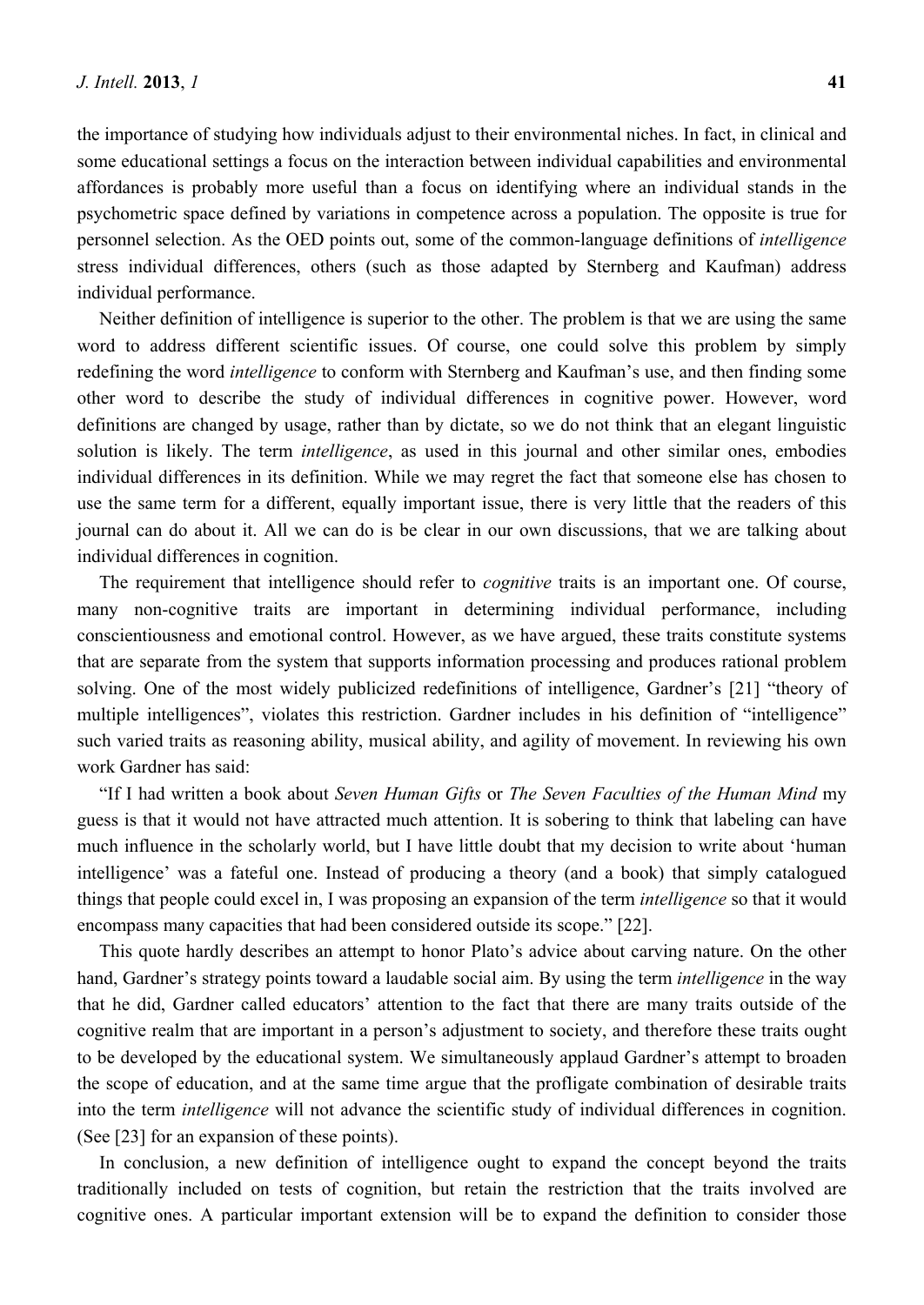cognitive traits that can only be evaluated by observations over time, such as the ability to conduct reflective thought or to consider a problem from multiple perspectives. Obtaining such measurements is virtually impossible within the confines of a single testing session, covering at most three hours. However, this is an administrative rather than an intellectual constraint. New technologies have opened up new possibilities for testing paradigms. By using the world wide web (WWW), testing could take place over days, making it possible to observe people as they solve problems far more complicated than those posed on conventional intelligence tests. The "electronic footprints" that people leave as they go about their daily business, such as credit and health records, could be analyzed to reveal intellectual competence on either a comparative or absolute basis. To be sure, accessing such sources of data raises practical, ethical, and legal issues. The data is there. Arranging for its use requires the solution of social but not scientific problems.

Having, we hope, revealed the intellectual gorilla in our midst, we next turn to issues that deal with topics in the social or biological sciences, and that take a view of intelligence as a fixed or malleable trait.

#### **4. The Criterion Problem: A Social Science Issue Within a Static View of Intelligence**

The first problem, and opportunity, that we will deal with is the criterion problem; the problem of defining those situations in which intelligence is partially causal to behavior. We join with Roberts [4] in believing that this problem is extremely important. It also has an interesting similarity to the definitional problem just discussed.

Historically, most studies of intelligence as a causal factor have identified some variable that is both important in itself and fairly easy to measure. Regression analyses of various sorts are then used to determine the relation between intelligence and the chosen criterion measure. This sort of research is epitomized by studies in which a cognitive test score is used to predict grade point average (GPA) or, in industry, supervisor's ratings of job performance.

In such studies, the criterion variable is too often chosen because it is an easily measured variable that stands in for the performance characteristics that the investigator is really interested in. GPA is a good example. What investigators are interested in is academic performance. GPA, calculated across classes and topics, is at best an imperfect indicator. A GPA of 3.0 means one thing in physics or mathematics, and quite another in English or (dare we say it?) Psychology. Of course, there are some cases in which the easily identified measure is the criterion of interest, rather than a stand in for a host of unmeasured variables. This is particularly likely to be the case for applied studies. For instance, the statistic "rate of graduation x years after matriculation" is important in itself, for it has economic consequences both to the institution and the individual. A similar case can be made for variables such as "length of time employed" and "grade reached after x years of employment" in industry. We expect such indicators to continue to be used in applied situations, but to be of less and less use in research on intelligence itself.

Future studies could exploit electronic record keeping to specify how constellations of data on "intelligent behavior" can be related to similar constellations of data on academic and/or social competence. A good illustration of this is Deary *et al*.'s [24] study in which general intelligence (*g*) at age 11 was used to predict educational achievement on a national examination, given at age 16. This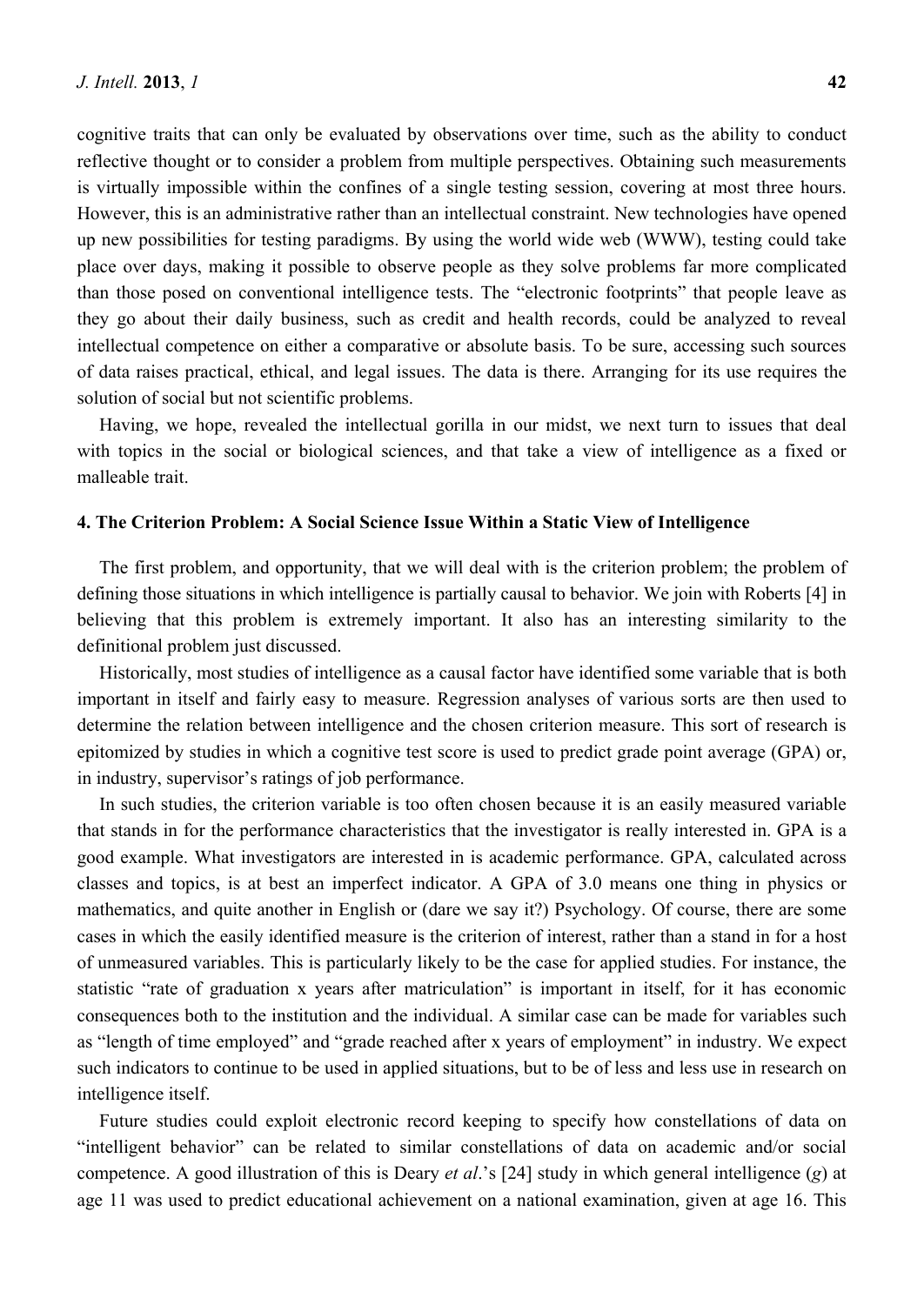study made use of the British educational system's practice of presenting country-wide common examinations, along with electronic recording of results. The *g* measure was a latent factor extracted from a wide-ranging intelligence test battery. The educational achievement measure was also a latent factor, extracted from tests covering 25 different subjects. The correlation between these two factors was 0.81. However the design of the study made it possible to examine differences in predictive accuracy across academic subjects which varied from  $r = 0.77$  to  $r = 0.43$ . The academic field is a particularly easy one in which to conduct studies such as this because bundles of skills are reasonably closely associated with academic areas.

The problem is more challenging, but the payoff may be greater in studies of the workforce. The field of social commentary is full of predictions about what cognitive skills will be required in the 21st century. If these speculations are to be translated into scientific data, two things have to happen. First, the speculations of social commentators must be replaced by objective analyses of the cognitive skills actually required in the workplace. This might produce exciting new results, or it might reaffirm our present ideas of the skills required by the workforce. For instance, a factor analysis of the US Department of Labor's ratings of the skills required for over 800 occupations produced a large first factor that looked very much like *g* [25]. We do not wish to argue here for the primacy of any particular measurements of the skills required by tomorrow's workforce. Our point is that this is a question that can be answered by objective analysis of workplace requirements.

The second thing that has to happen is that ways have to be found to measure the extent to which the necessary skills are distributed in the workforce. Here the problems and potentials are essentially those already discussed in the section on the need for a new definition of intelligence. Studies similar to those suggested here have already been conducted within a military context, where centralized record keeping is far more detailed than it is in the civilian workforce [26]. As was pointed out in the discussion of the definition of intelligence, the advent of large-scale electronic recording ("Big Data") makes it technically possible to record the everyday use of (or failure to use) intelligence. Social and ethical issues concerning both informed consent and confidentiality will have to be resolved before the research can be conducted. The issues are complex, but there is no reason to believe that they are unsolvable.

### **5. Brain Mechanisms: A Biological Science Issue Within a Static View of Intelligence**

The brain is a biological system that affords a capability for information processing in the abstract, *i.e.*, without regard to the external referents of that information. The concept of working memory is an excellent and important example illustrating one of those mechanisms. Working memory loosely refers to the ability to develop and maintain an internal representation of the current external problem. As such, it is closely tied to the concept of attentional control, because problems cannot be solved if the problem solver keeps shifting focus from one aspect of the external situation to another. It has been well-established that frontal and parietal cortices are the primary networks involved in working memory and attentional control.

The concept of memory storage provides second example of the relation between information processing and brain mechanisms. Crystallized intelligence is a well-established concept. The basis for crystallized intelligence is, in the terms of cognitive psychology, declarative memory including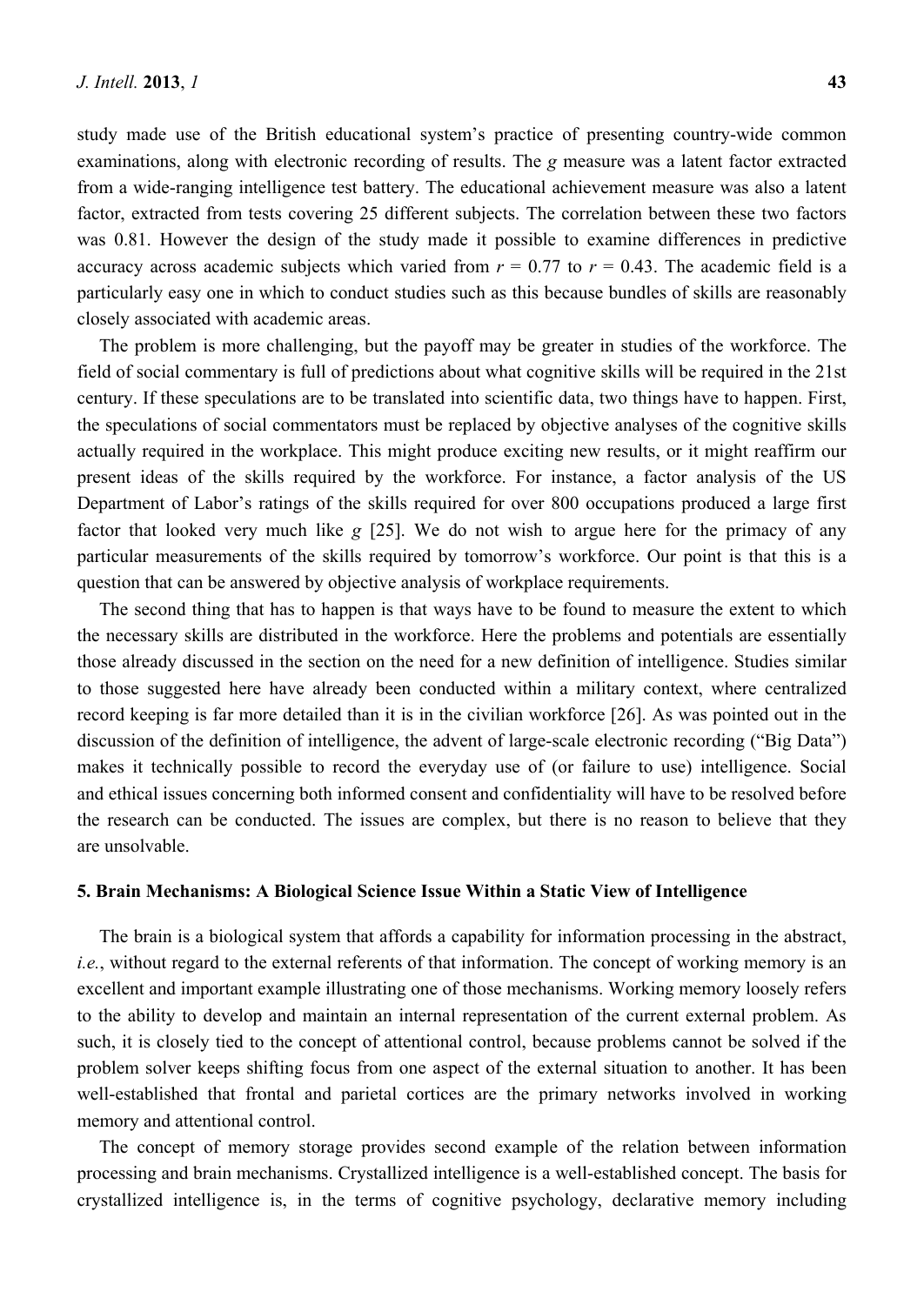vocabulary. The brain has to provide a mechanism that abstracts information from experience and stores it in such a way that it can be retrieved later. We know that brain structures in medial temporal cortices, such as the hippocampal formation and perisylvian networks play a vital role in memory storage and language skills.

These illustrations are of what we do know. Of course, there are many other information processing functions and details within the described functions that need more thorough investigation, and there is no question that advances in cognitive neuroscience will elucidate our knowledge in this domain.

That said, identifying the brain structures and networks underlying various information processing functions is only a start. It is necessary to understand what individual differences in brain functioning lead to individual differences in information processing within the normal range of human variability. The stress on normality is important. Clearly gross damage to a key structure can lead to considerable deficits in cognitive functions, as the case of HM illustrates. Within the normal range, there are variations in the rapidity and efficiency of information storage. There are very large individual differences in the ability to focus attention and develop plans, but few of us are as bad at this as the famous 19th century accident victim, Phineas Gage, whose respectable middle-class life was destroyed when a spike was driven through his prefrontal cortex [27].

What is missing is information about how individual differences in brain structures and networks influence intelligence in individuals who are functioning reasonably well in everyday life. Here there is an encouraging record of substantial progress. Since the beginning of the 21st century the field has progressed from the establishment of correlations between measures of total brain volume (including head size!) and intelligence [28,29] to the establishment of correlations between different aspects of intelligence and measures of volume, surface area and density in specific brain regions [30–32]. There is already one model linking different brain structures and intelligence [33], and we can be confident that amplifications will be made to it as our knowledge of the brain structures underlying intelligence and cognition progresses.

# **6. Improving and Maintaining Intelligence. A Social Science Issue Within a Dynamic View of Intelligence**

One of the most important tasks for cognitive researchers in the early 21st century will be developing methods to improve and then maintain people's cognitive skills, *i.e.*, their intelligence. To explain why we think this is important, and why we believe that there are considerable reasons to be optimistic about prospects for progress, it is first necessary to clear up an issue that we believe has frequently been confused in the literature.

Over the years there have been a variety of announcements to the effect that people can, too, improve their intelligence. The announcement is usually made with the implied assertion that someone (no reference given) has said that intelligence is fixed. In evaluating both claims of improvement and the implied assertions it is necessary to distinguish between the two definitions of *intelligence* described earlier, intelligence as effective cognitive performance and intelligence as one's relative standing on a set of cognitive traits.

Intelligence as performance is clearly malleable. The simplest demonstrations of this are age effects, which are acknowledged by the use of age-appropriate norms on many intelligence tests.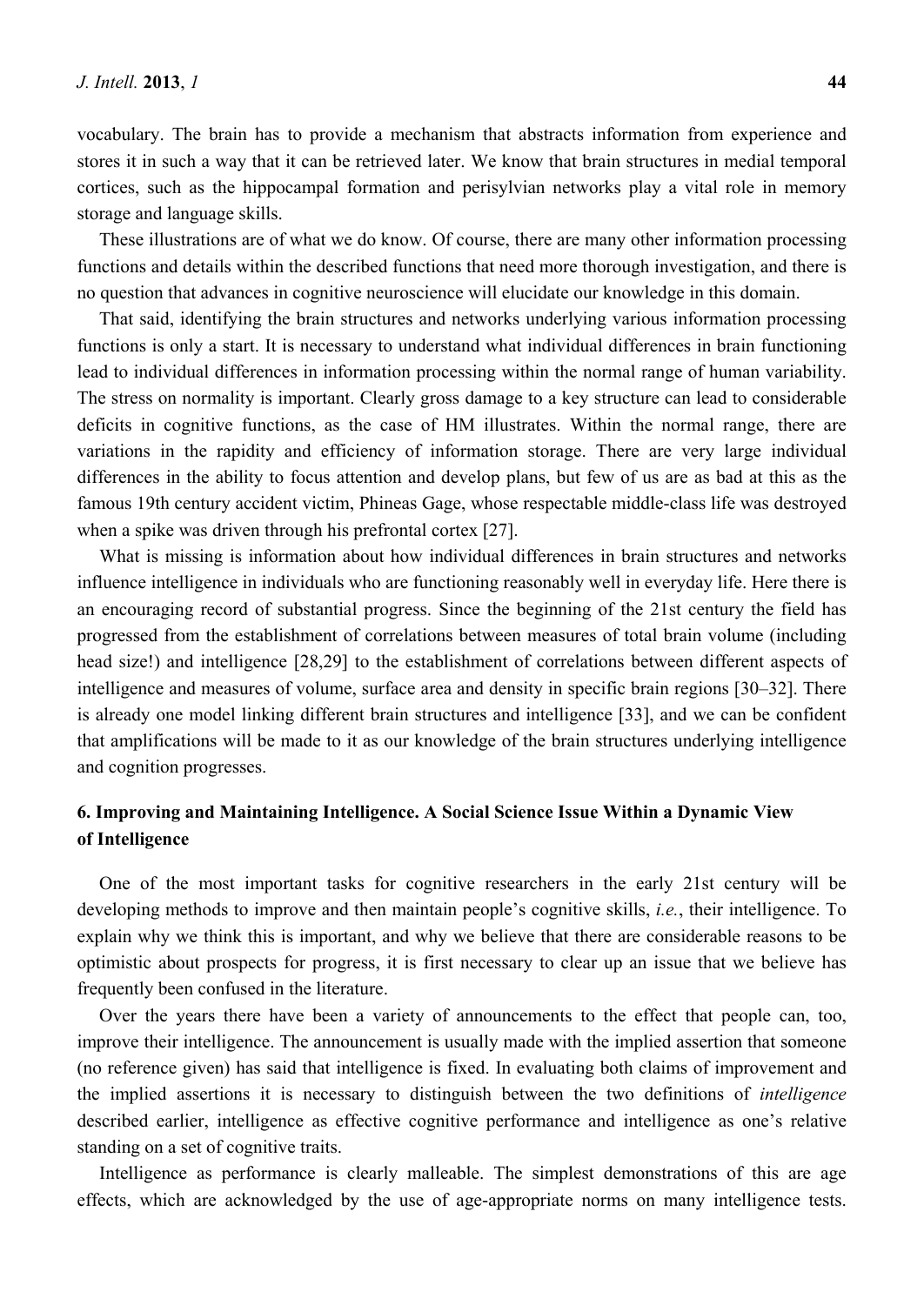Adults are, in general, better problem solvers than children. This is due both to the possession of added knowledge and a better grasp on the "mechanics of thought", such as the ability to control attention. It is also true that cognitive abilities decrease as people enter old age. Indeed, as longevity increases the frequency of severe loss of intelligence associated with old age poses a major problem in public health.

Age effects alone are sufficient to show that intelligence, in the sense of cognitive performance, is malleable within an individual. The same thing is true for societies. Over the 20th century, there were substantial increments in the average levels of the cognitive skills assessed by most intelligence tests, on a population basis. This effect has been documented by an analysis of norming data from intelligence tests (thirty years of work, summarized in Flynn [3]) and, within the gerontology literature, by over 50 years of research using cross-sectional experimental designs to study aging [34]. However, if we look at intelligence in the sense of relative standing, which is implied by the use of norm-referenced IQ scores, intelligence is surprisingly stable over long periods of time. Deary [35] cites test-retest reliabilities of .5 and higher over more than a fifty year period, from age 11 until people are in their 70s and 80s. As Deary points out, such correlations show that there is substantial stability within a population cohort but that there is also a large amount of intra-individual variability. The glass is half full and half empty.

To summarize, when we talk about "improving intelligence" we are not talking about whether or not cognitive abilities are malleable, because we know that they are. The issue is about what sorts of interventions have the effect of increasing intelligence, over and above those we would expect from the normal processes of ageing, better provisions of artifacts to support cognition over one's lifetime, and the accumulation of experience. There is an informative analogy between procedures intended to improve physical prowess and those intended to produce cognitive prowess.

Both are sought after avidly. Some segments of contemporary societies seem to be on a near frantic quest for flat abs and sharp minds. The questions we should ask about both these quests are "what classes of interventions are considered?", "how general are the results obtained?" "for whom do those interventions work best" and "how long do these results last?" [36,37].

Three ways of improving intelligence have been considered; direct physical interventions such as the use of drugs or nutritional supplements, a variety of exercises intended to improve general information processing functions that underlie intelligence, and education. Positive results have been obtained within each of these classes of intervention [23].

Although physical agents clearly have their effects due to their action on the brain, we will consider their use in our "social" section because many, if not most of the agents used have been selected by historical circumstances (e.g., the use of many pharmaceuticals and nutritional supplements in naturopathic medicine) or by a rather loose connection to physiological mechanisms.

Long term nutritional deficiencies can clearly have adverse effects on cognition, especially in children. This is a major problem in the developing world, most acutely in those countries where normal food supplies have been disrupted by war or severe climatic conditions. Many of the effects on cognition appear to be associated with sheer reduction in caloric intake, although protein deficits and the burden of parasitic and infectious diseases have also been cited as causes of intellectual deficits. Within the industrial nations, nutritional effects on cognitive development appear to be much more associated with choice of diet than with the sheer availability of appropriate nutrients. A great deal of research has been conducted on the beneficial effects of nutritional supplements and selected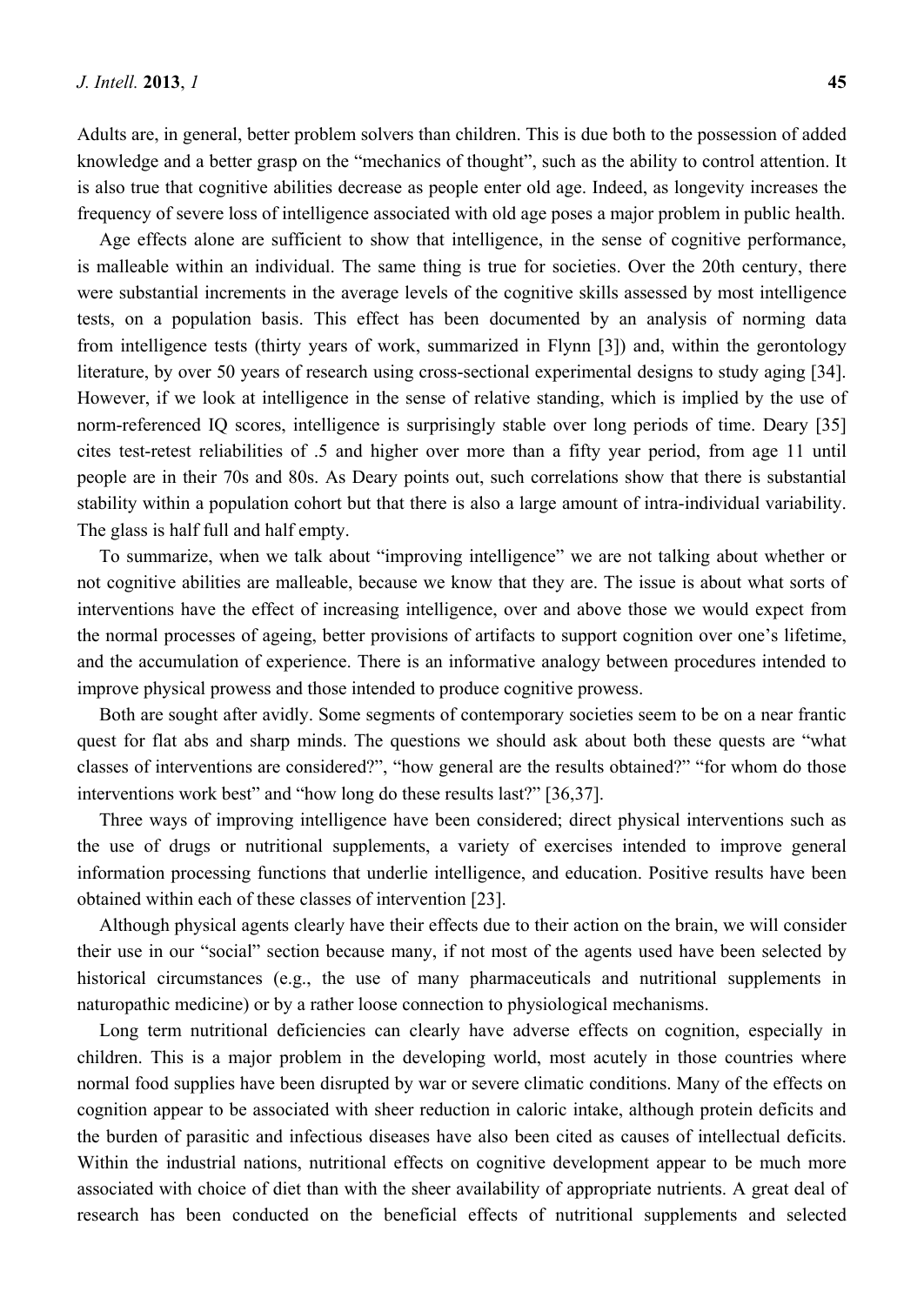pharmaceutical agents upon cognition. The substances investigated range literally from fish oil to Ritalin (see [38] for an example study and an initial set of references, as well as [39] and [40] for a discussion of the issues).

It would be impossible and inappropriate to try to review this vast literature here. We do point out that this is a difficult field to study, in no small part because of the conflicts between advocates who believe passionately that the benefits of many of the nutritional and pharmaceutical agents have already been "proven" and a more conservative view that treats with extreme skepticism any claim that an agent increases human intelligence (or any other trait) without evidence for a mechanism producing the effect. In addition, there are normal scientific issues concerning the reliability of findings and identification of appropriate target populations, and the distinction between short term (acute) and long term (chronic) effects. It is not inconceivable that an agent could have beneficial short term effects, e.g., on attention or memory consolidation, and long term deleterious effects through interference with neurotransmitter reception mechanisms. There are also substantial social issues involving differential access to cognitive enhancers or destroyers (e.g., alcohol, cocaine) by different segments of the population. This topic is far beyond the scope of the present article.

Nevertheless, optimism for this line of research can be justified because it satisfies two justifications for optimism; that breakthroughs come when new sources of data open up and when new ideas are introduced from outside the field. The expressed motivation for exploring virtually all the nutritional and pharmaceutical cognitive enhancers is that these substances improve attention and memory, and that they do so through their direct effect upon neurotransmitters or by capitalizing on neural plasticity. Both these topics are receiving intense research scrutiny in biomedical research, outside of the intelligence field. For instance, considerable research, largely using animal models, has shown that the enhancement of memory consolidation is possible, and has identified some of the neural structures and biochemical pathways involved [41]. It follows that as more and more becomes known about neurotransmission and neural plasticity, researchers interested in the enhancement of cognitive function will be better able to design more effective interventions.

Just as there is a close analogy between the use of performance-enhancing drugs to increase both physical and mental capacity, there is a close analogy between the use of exercise to increase athletic prowess and the use of mental drills to enhance cognitive performance. This research has been driven by two somewhat different motivations. One is based upon the considerable findings showing that the working memory-attention control complex is central to intelligence [23]. The other is the *disuse hypothesis* that attributes some of the decline in cognition in old age to the fact that many aged people live in environments where cognitive complexity is reduced [42]. There has been a great deal of interest in this topic, even to the point that one commercial company sponsored advertisements for "brain improvement programs" in the television presentation of the 2013 American professional football "Superbowl" championship. Not surprisingly, and similar to research on the use of pharmacological agents to improve intelligence, there have been mixed results, and the claims of efficacy of cognitive training have been received with some skepticism (e.g., [43–46]). The controversy is driven by the rightful skepticism concerning exaggerated promises made by commercial companies as described above, and related to that, due to the fact that some of the observed effects are small, that they do not seem to be easily replicable, and, possibly, due to a publication bias toward positive results.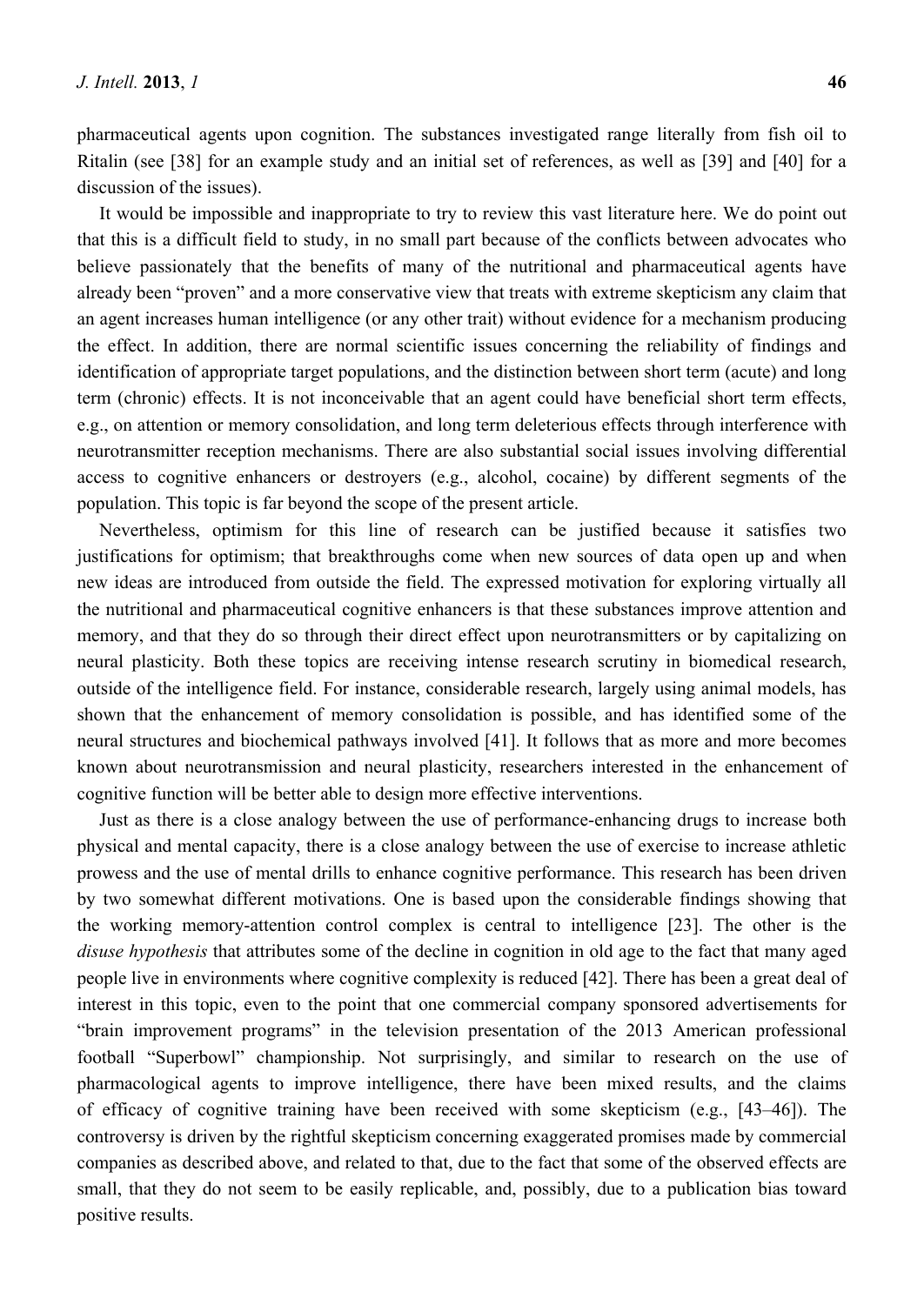In spite of these mixed results, there is reason for cautious optimism about the prospects of developing behavioral training methods to increase intelligence by training the working memory-attention complex. There are two reasons for this. First, virtually every human cognitive function is susceptible to training. Second, the information processing "targets" are well established. Even if some of the effects might be small, they can be highly relevant, for example for individuals who have deficits in the targeted domains which result in achievement gaps, such as children diagnosed with ADHD. In order to maximize the outcome, it may, however, be appropriate to utilize a wide array of training methods, rather than to rely on a few established paradigms, such as the n-back task or working memory spans (e.g., [47,48]). Just as decathlon athletes are without doubt fitter than golfers due to their broader training regimen, we could most likely maximize the efficacy of cognitive training by targeting multiple processes. Such a "kitchen-sink" approach might increase the likelihood that there are shared processes between the intervention and the outcome measures, one of the pre-requisites for generalizing effects. Therefore, the more methods and processes used, the greater the likelihood that general intelligence will be improved [37,49]. However, this illustrates a classic problem well known in the medical field. If the goal is to (enhance cognition in the participants) (cure the patients) the strategy of trying many things that might work has a good deal to recommend itself. If the goal is to understand the mechanisms by which improvement is achieved, a more precise experimental design is appropriate. When the precise design is used, the researcher then faces the problem of motivating participants to maintain training regimens that are unvaried and, to be honest, often tiring and boring.

In sum, the malleability of cognition and the knowledge about target processes justifies the "optimism" part of the conclusion. The following warnings justify the caution.

Young adults, and particularly young adults in populations selected for their cognitive skills (*i.e.*, university students) are quite possible the worst population to study if one is interested in the improvement of cognitive skills. The reason is simple. These people would not be where they are if they did not already have substantial cognitive skills. Training is far more likely to be effective with young children, younger-level adolescents who are in the age range where cortical connections have not completely developed, patient populations who have deficits in the targeted domains, or the elderly, who, despite age-related reductions in brain plasticity, have room to improve.

Further, any effects of training (as well as the effects of pharmacological agents) are bound to be transient. Consider the analogy to physical training. You can improve your physical strength by weight lifting, but if you stop lifting and do not compensate by using your new-found strength to participate in strength-demanding topics, flabby muscles will return; not in days but certainly in months. For the very reason that the brain is plastic, training on key information processing functions required for intelligent behavior will only produce long term changes if either the training itself is continued or if the benefits of training are invested in further challenging mental activities [50].

This raises an interesting definitional issue. As discussed above, there are a number of widely used drugs that are believed to improve attention, memory consolidation, or both. Ritalin is probably the prime example. While we are skeptical of some of the claims made, we do believe that these drugs work for some people, some of the time, and hence have appropriate clinical uses. These drugs are justified because of their acute rather than their chronic effects. That is, there is no claim that the drug, alone, has made a permanent change in the brain systems relative to cognition. However, what about information that a person acquires while the drug is active? To illustrate, suppose that a student uses a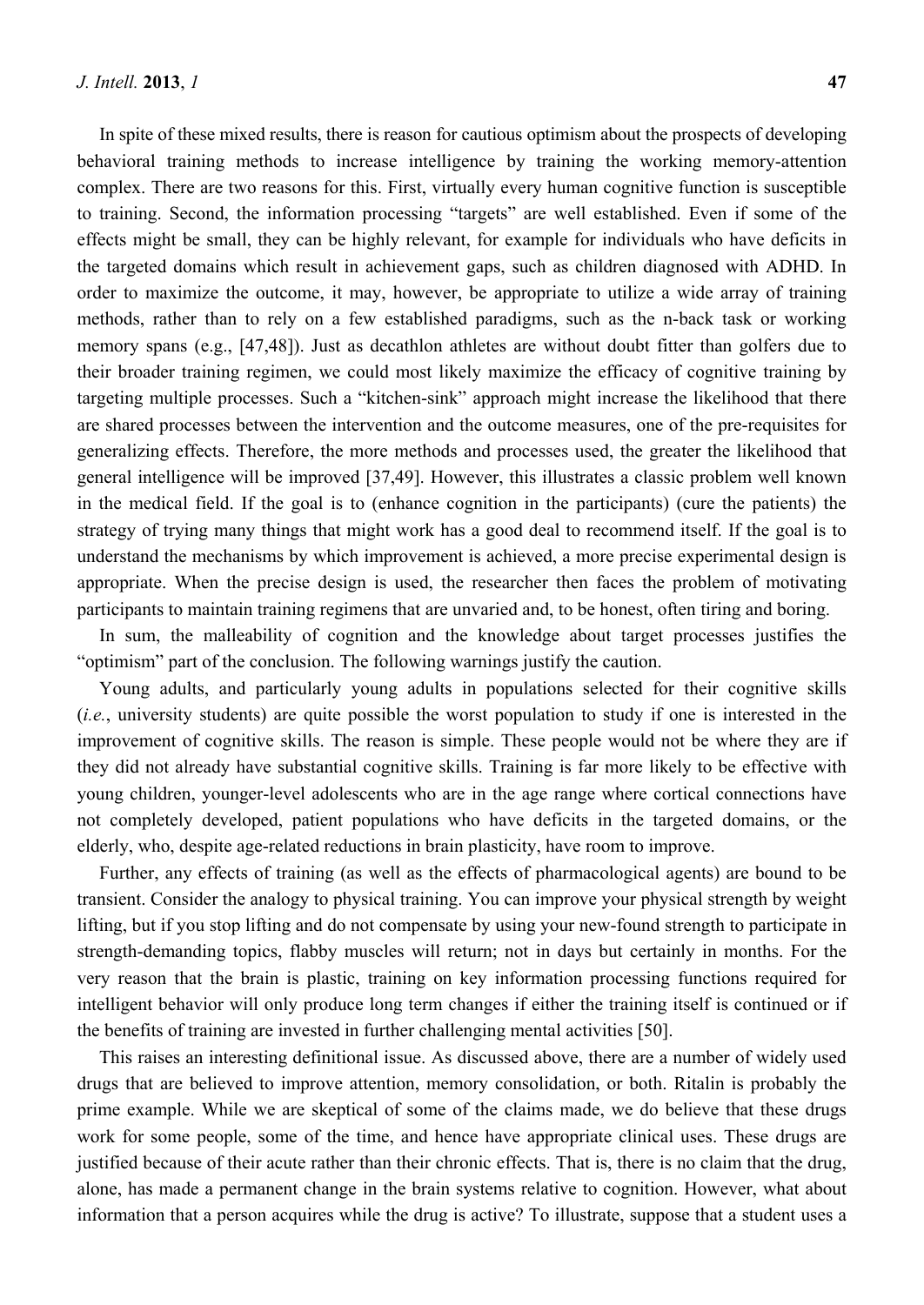cognitive enhancer to study a highly useful tool for problem solving, such as mathematics. Assume further that with the drug's aid the student acquires better mathematical skills than he or she would have acquired otherwise. Subsequently the student will probably be able to perform better on many tests of cognitive functioning, such as the SAT.

This example highlights the importance of definitions. The assertion that a physical or behavioral intervention improves intelligence rests on the claim that the intervention produces capabilities that transfer to a broad range of cognitive activities. A further assumption is that the transfer lasts for a substantial period of time; months or years rather than a few days. There is also an implied assumption that the intervention itself is what produced the improved performance, *i.e.*, that the intervention has a proximal effect on cognitive performance. In our hypothetical drug-mathematics-SAT example the intervention has a distal effect. The temporary drug state makes it possible to acquire cognitive skills that have a permanent effect on subsequent mental challenges, including but not limited to taking the SAT. Did the drug improve intelligence?

The mathematics learning example also brings us to the one intervention that has consistently been shown to be related to improvements in intelligence: education. Education is a continuous process. The knowledge, skills and styles of thought that are acquired at one level are used to acquire knowledge, skills, and styles of thought at the next level. This is true for virtually everybody through high school, and true for the college/university level science, technology, engineering and mathematics (STEM) disciplines that many observers have claimed to be central to economic progress. Therefore, anything that affects the rate of learning is exceptionally important.

There is some evidence that early childhood (pre-school) programs do exactly this. Children who arrive at primary school having learned how to pay attention, and having acquired elementary reading and mathematics skills, are ready to gain a great deal from first grade instruction. Children without these skills suffer both cognitively, because they need to develop the skills at the same time that they are called upon to practice them, and motivationally, because of the frustrations they have when called upon to learn using cognitive artifacts, as in reading or mathematics, before they have mastered the basic information processing skills needed to master the artifacts themselves. The ABCDerian, Perry and similar intensive, very expensive preschool programs targeted toward low SES children provide evidence that, when amortized over a number of years, these programs do justify their expense, largely by a reduction in the social support required by graduates of these programs, as adults. The economist James Heckman [51] has argued that greater returns on the dollar can be obtained from investing in preschool education than can be obtained from investing in any other part of the educational establishment. More focused studies have shown that attention can be trained in pre-school children, and that such training may have the effect of improving general reasoning scores [52–54]. If so, the benefits of the expensive pre-school programs might be obtained at much more reasonable costs, providing the means to also improve the lot of children who are not from the very low SES groups targeted by the ABCDerian, Perry, and similar programs.

What about schooling beyond pre-school? Reviews have consistently shown that the level of education achieved is positively related to intelligence test scores, over and above selection effects as individuals leave the system [23,55,56]. If we take the more general view that intelligence refers to the cognitive competence required in one's society, rather than the competences required to take a test, we would hope that this was true. One of the major purposes of education is to increase student's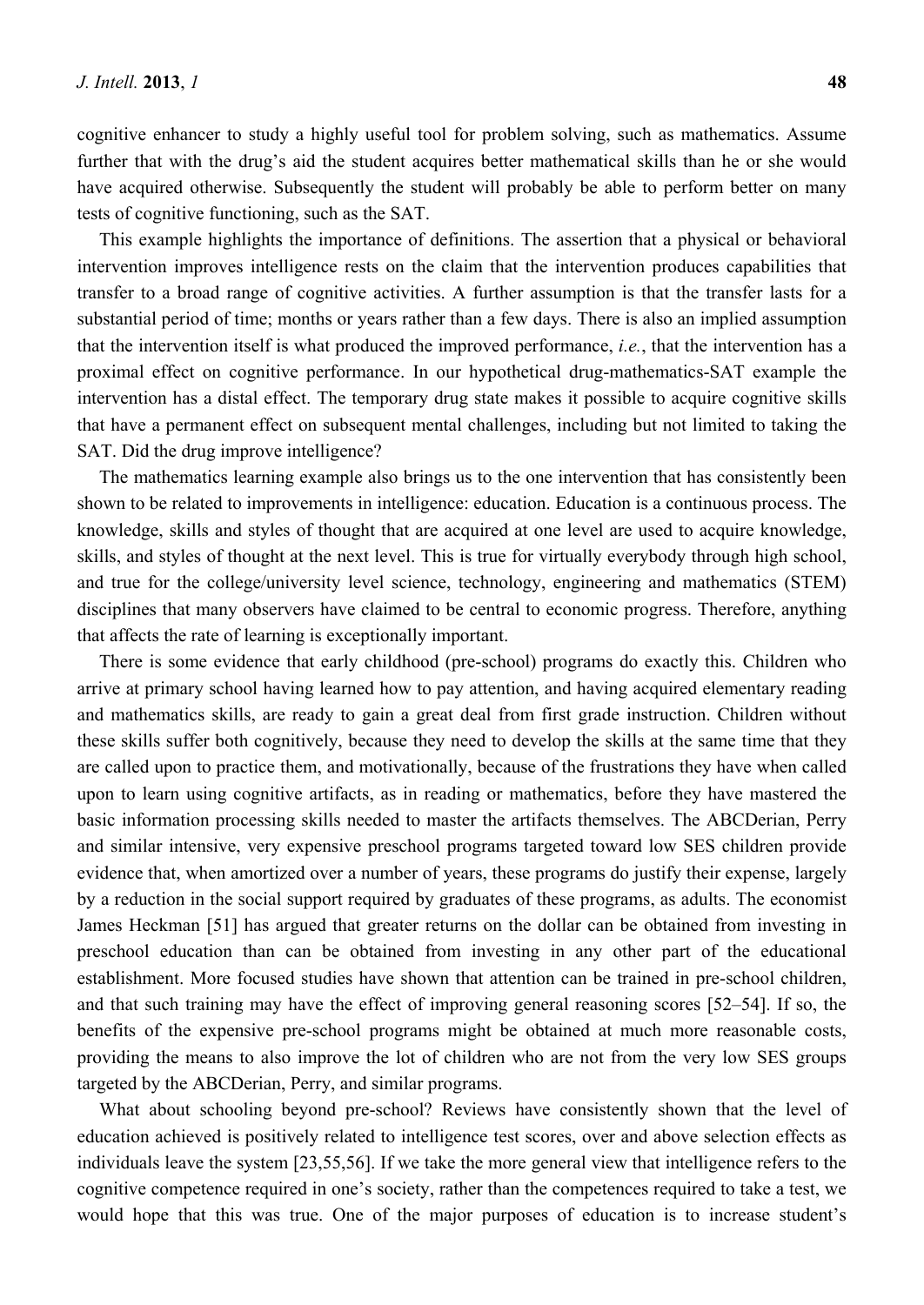cognitive capacity, both by the acquisition of specific pieces of knowledge and by the acquisition of better reasoning capacities. This is especially the case in modern society, for formal education is the primary way in which children and young adults acquire knowledge about and skill in using our cognitive artifacts. On the other hand, in modern society the education system is so large, and tries to improve cognitive power in so many different ways, that it is difficult to say anything about it except that it works, and that it probably could be improved. Developing specific recommendations would require a much more extensive analysis than we can offer here. Identifying changes that might actually be adopted in the system would take us into the area of policy analysis, which is beyond our expertise.

Arguments over whether or not intelligence is malleable are obsolete. For the reasons cited above, there is every reason to be optimistic about future efforts to improve and/or maintain intelligence, in the general sense of individual intellectual competence. Improving intelligence, in the much narrower sense of increasing intelligence test scores, is a side issue.

#### **7. Neural Plasticity: A Biological Science Issue Within a Dynamic View of Intelligence**

The importance of neural plasticity is summarized in the following quote.

"Plasticity is an intrinsic property of the human brain and represents evolution's invention to enable the nervous system to escape the restrictions of its own genome and thus adapt to environmental pressures, physiologic changes, and experiences." [57].

There are three ways that brains change. One is the normal developmental sequence, which can show individual variation. The second is through experience; any change in behavior reflects a change in the brain. The third is through the direct intervention of a physical agent, which may either be beneficial or deleterious. Clearly the effects of plasticity have a profound influence on the development and expression of intelligence.

What is not clear is the extent to which individual differences in plasticity itself are important determinants of intelligence. If there are such differences, they may be extremely important determinants of individual differences in learning, and hence in the development of intelligence. There are some findings suggesting that changes in brain structure over time are related to intelligence [58,59] and that the relevant changes are at least partially due to genetic makeup rather than differential experience [60]. In other cases, cognitive training itself must produce some effect on the brain. The task is to tie down more precisely what these effects are [61]. Finally, as we pointed out above, effective research on the enhancement of cognition through pharmacology will depend upon an understanding of the mechanisms of neural plasticity. This is an extremely important line of research. An understanding of the determinants and effects of neural plasticity is central to an understanding of the biological basis of human cognition and learning, including but not limited to individual differences. The brevity of our comments should not be interpreted as a disregard of the field. However, a detailed discussion would be beyond the scope of this paper and our own expertise.

#### **8. Closing Remarks**

We have presented several issues that we believe are central to research on intelligence, and have expressed optimism about the chances of obtaining better answers to some of these questions. In general, we can be optimistic about research on the biological basis of intelligence. New data sources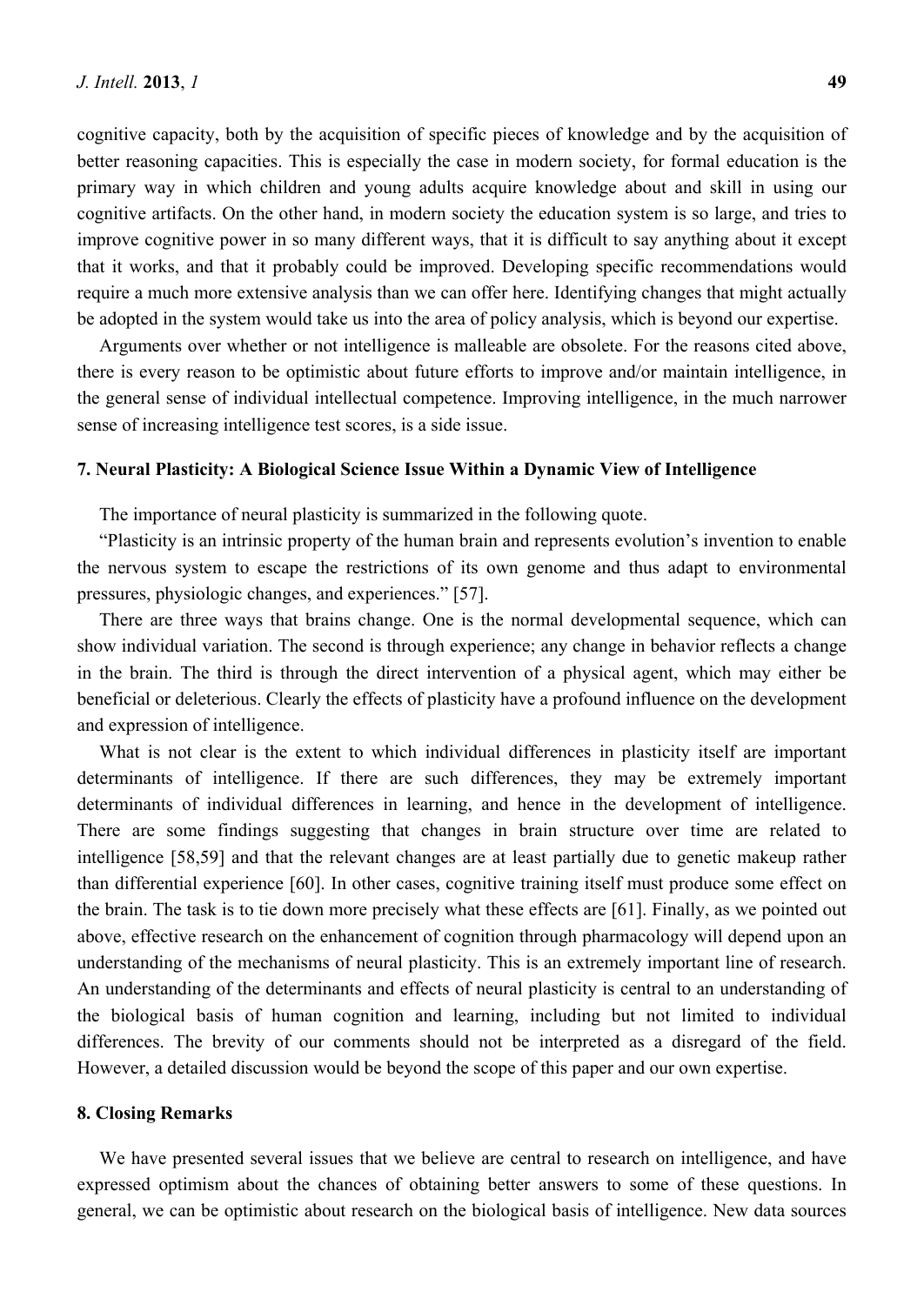are opening up, and new concepts, imported from other fields, may be useful in thinking about intelligence. There is somewhat less reason to be optimistic about progress on the social science aspects of intelligence. The analysis of electronic footprints, "Big Data", may provide a source of new data, but that promise has yet to be fulfilled. Interventions aimed at the improvement of intelligence are certainly possible, in theory, but the frequency of inconsistent results is disconcerting, which dampens some of the optimism. It may be that this is an area where better conceptualization of the situations under which improvement is possible would clarify the situation.

There are two topics that we have not discussed, although a great many papers have been written dealing with them.

We have said nothing about racial differences in intelligence. Our belief is that this is simply not an important scientific issue. Racial and socioeconomic groupings are inherently fuzzy classes, rather than sharply defined categories. Due to migration and intermarriage, the identity of different racial groups can change in a very few years. Furthermore, in the developed countries racial differences are substantially confounded with differences in socioeconomic status. For all these reasons, it is unlikely that the study of racial differences will reveal very much about the nature of intelligence. We do acknowledge the fact that (and note how carefully this is worded) indices of cognitive competence, including intelligence test scores, are differentially distributed across demographic groups. There are circumstances under which this fact may be relevant in discussions of social policy. Conceivably cool-headed, rational discussions of the relevant scientific data could inform social policy making in this field. Superficial discussions and selective citations can only do harm [62]. In no case, though, do we see research on racial differences in intelligence as being a high-priority scientific topic.

The other topic we have not discussed is Quantitative Behavior Genetics (QBG). This is a field that has made tremendous contributions to the study of intelligence. However, such contributions may be largely in the past. QBG research has shown that (a) within the environment of the industrially developed world, intelligence has a substantial genetic component; (b) environmental factors substantially contribute to the variance as well; and (c) intelligence is a polygenetic trait; within the range of normal intelligence more than a hundred genes contribute to the genetic potential for intelligence, but no one gene contributes very much. It is not clear where you should go from here. It is likely that studies in molecular biology will provide information on the genetic underpinnings of intelligence. Therefore, research that couples molecular biology data with designs taken from QBG have considerable progress. That said, QBG alone? There is no need for yet another study finding heritability coefficients in the 0.4–0.6 range in the population of an industrially developed country.

Finally, we have only made a few suggestions about progress toward what we referred to as the "gorilla in our midst", the need for a new definition of intelligence. It is possible that some brilliant person, a new Spearman if you will, will appear to offer a definition that provides a better guide for research than our current, sometimes discouragingly ad hoc, definitions do. However, this will require genius, and the occurrence of that we cannot predict.

### **Conflicts of Interest**

The authors declare no conflict of interest.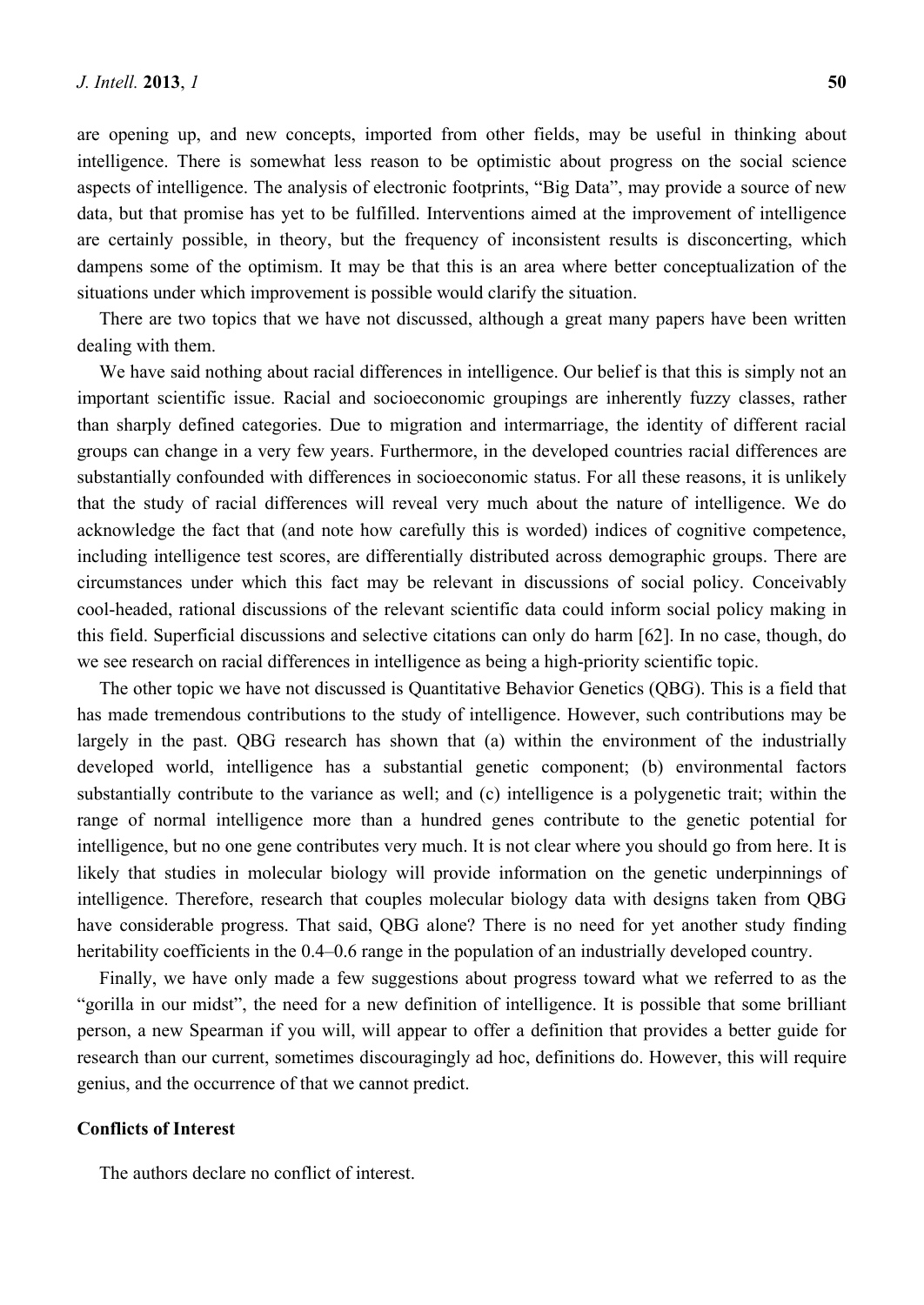# **References**

- 1. Cattell, R.B. Effects of Human Fertility Trends upon the Distribution of Intelligence and Culture. In *Intelligence in Nature and Nurture. Thirty Ninth Yearbook of the National Society for the Study of Education, Part I*; Society for the Study of Education: Bloomington, IL, USA, 1940.
- 2. Tuddenham, R.D. Soldier intelligence in World Wars I and II. *Am. Psychol.* **1948**, *3*, 54–56.
- 3. Flynn, J.R. *Are We Getting Smarter? Rising IQ in the Twenty-First Century*; Cambridge University Press: Cambridge, UK, 2012.
- 4. De Boeck, P. Intelligence, where to look, where to go? *J. Intell.* **2013**, *1*, 1-20.
- 5. Simons, D.J.; Chabris, C.F. Gorillas in our midst: Sustained inattentional blindness for dynamic events. *Perception* **1999**, *29*, 1059–1074.
- 6. Boring, E.G. Intelligence as the tests test it. *New Repub.* **1923**, *35*, 35–37.
- 7. Scoville, W.B.; Milner, B. Loss of recent memory after bilateral hippocampal lesions. *J. Neurol. Neurosurg. Psychiatry* **1957**, *20*, 11–21.
- 8. Kaufman, S.B. *Ungifted: Intelligence Redefined*; Basic Books: New York, NY, USA, 2013.
- 9. Kahneman, D. *Thinking Fast and Slow*; Farrar, Strauss & Giroux: New York, NY, USA, 2011.
- 10. Haidt, J. *The Happiness Hypothesis: Finding Modern Truth in Ancient Wisdom*; Basic Books: New York, NY, USA, 2006.
- 11. Stanovich, K.E. *What Intelligence Tests Miss*; Yale U. Press: New Haven, CN, USA, 2009.
- 12. Intelligence, n. *Oxford English Dictionary* [Online]; Oxford U. Press: Oxford, UK. Available online: http://www.oed.com/view/Entry/97396?rskey=jxL0GU&result=1&isAdvanced=false#eid (accessed on 18 October 2013).
- 13. Lippmann, W. The mental age of Americans. *New Repub.* **1922**, *412*, 213–215.
- 14. Lippmann, W. The mental age of Americans. *New Repub.* **1922**, *413*, 246–248.
- 15. Kaufman, S.B. *Ungifted: Intelligence Redefined*; Basic Books: New York, NY, USA, 2013; pp. 302–303.
- 16. Sternberg, R.J. The Theory of Successful Intelligence. In *The Cambridge Handbook of Intelligence*; Sternberg, R.J., Kaufman, S.B., Eds.; Cambridge U. Press: New York, NY, USA, 2011; p. 504.
- 17. Hunt, E. *Will We be Smart Enough? A Cognitive Analysis of the Coming Workforce*; Russell Sage: New York, NY, USA, 1995.
- 18. Hunt, E. What makes nations intelligent? *Perspect. Psychol. Sci.* **2012**, *7*, 284–306.
- 19. Martinez, M.E. *Education as the Cultivation of Intelligence*; Erlbaum Associates: Mahwah, NJ, USA, 2000.
- 20. Reich, R. *The Work of Nations: Preparing Ourselves for 21st Century Capitalism*; Knopf: New York, NY, USA, 1991.
- 21. Gardner, H. *Frames of Mind: The Theory of Multiple Intelligences*; Basic Books: New York, NY, USA, 1983.
- 22. Gardner, H. *Intelligence Reframed. Multiple Intelligences for the 21st Century*; Basic Books: New York, NY, USA, 1999; p. 34.
- 23. Hunt, E. *Human Intelligence*; Cambridge U. Press: New York, NY, USA, 2011.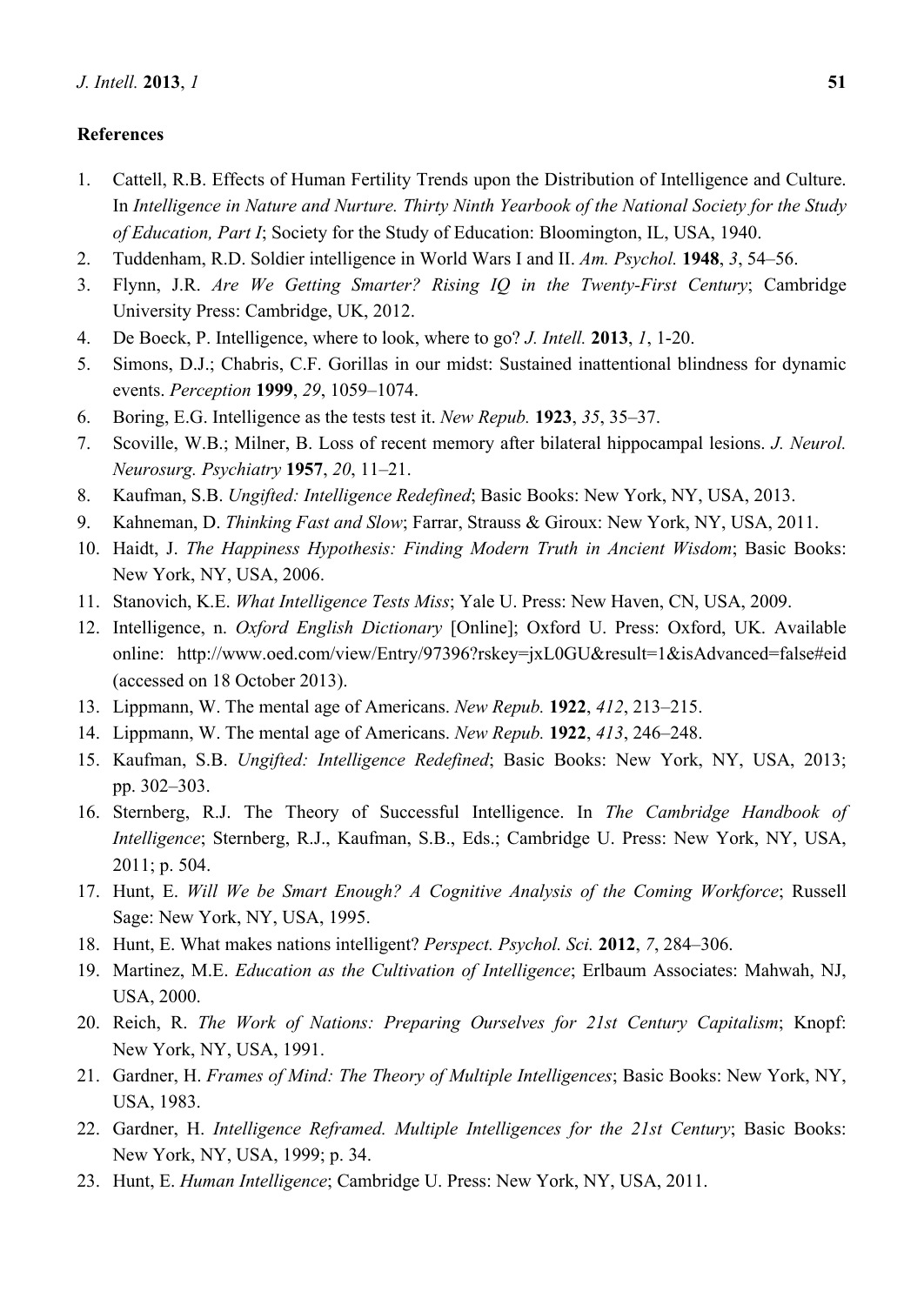- 24. Deary, I.; Strand, S.; Smith, P.; Fernandes, C. Intelligence and educational achievement. *Intelligence* **2007**, *35*, 13–21.
- 25. Hunt, E.; Madhyastha, T.M. Cognitive demands of the workplace. *J. Neurosci. Psychol. Econ.* **2012**, *5*, 18–37.
- 26. *Exploring the Limits in Personnel Selection and Classification*; Campbell, J.P., Knapp, D., Eds.; Erlbaum Assoc.: Mahwah, NJ, USA, 2001.
- 27. Damasio, H.; Grabowski, T.; Randall, F.; Galaburda, A.M.; Damasio, A.R. The return of Phineas Gage: Clues about the brain from the skull of a famous patient. *Science* **1994**, *264*, 1102–1104.
- 28. McDaniel, M.A. Big-brained people are smarter: A meta-analysis of the relationship between in vivo brain volume and intelligence. *Intelligence* **2005**, *33*, 337–346.
- 29. Wickett, J.C.; Vernon, P.A.; Lee, D.H. Relationships between factors of intelligence and brain volume. *Personal. Individ. Differ.* **2005**, *29*, 1095–1122.
- 30. Choi, Y.Y.; Shamosh, N.A.; Cho, S.H.; DeYoung, C.G.; Lee, M.J.; Lee, J.M.; Lee, K.H. Multiple bases of human intelligence revealed by cortical thickness and neural activation. *J. Neurosci.* **2008**, *28*, 10323–10329.
- 31. Colom, R.; Jung, R.E.; Haier, R.J. Distributed brain sites for the *g*-factor of intelligence. *Neuroimage* **2006**, *31*, 1359–1365.
- 32. Colom, R.; Burgaleta, M.; Román, F.J.; Karama, S.; Álvarez,-Linera, J.; Abad, F.J.; Quiroga, M.Á.; Haier, R.J. Neuroanatomic overlap between intelligence and cognitive factors: Morphometry methods provide support for the key role of the frontal lobes. *NeuroImage* **2013**, *72*, 143–152.
- 33. Jung, R.E.; Haier, R.J. The Parieto-Frontal Integration Theory (P-FIT) of intelligence: Converging neuroimaging evidence. *Behav. Brain Sci.* **2007**, *30*, 135–154.
- 34. Schaie, K.W. *Developmental Influences on Adult Intelligence*; Oxford U. Press: Oxford, UK, 2005.
- 35. Deary, I.J. Intelligence. *Annu. Rev. Psychol.* **2012**, *63*, 453–482.
- 36. Jaeggi, S.M.; Buschkuehl, M.; Jonides, J.; Shah, P. Short- and long-term benefits of cognitive training. *Proc. Natl. Acad. Sci. USA* **2012**, *108*, 10081–10086.
- 37. Jaeggi, S.M.; Buschkuehl, M.; Jonides, J.; Shah, P. Cogmed and working memory training— Current challenges and the search for underlying mechanisms. *JARMAC* **2012**, *1*, 211–213.
- 38. Stough, C.; Camfield, D.; Kure, C.; Tarasuik, J.; Downey, L.; Lloyd, J.; Zangra, A.; Scholey, A.; Reynolds, J. Improving general intelligence with a nutrient-based pharmacological intervention. *Intelligence* **2011**, *39*, 100–107.
- 39. Lynch, G.; Palmer, L.C.; Gall, C.M. The likelihood of cognitive enhancement. *Pharmacol. Biochem. Behav.* **2011**, *99*, 116–129.
- 40. Smith, M.E.; Farah, M.J. Are prescription stimulants "smart pills"? The epidemiology and cognitive neuroscience of prescription stimulant use by normal healthy individuals. *Psychol. Bull.* **2011**, *137*, 717–741.
- 41. McGaugh, J.L.; Roozendaal, B. Drug enhancement of memory consolidation: Historical perspective and neurobiological implications. *Psychopharmacology* **2009**, *202*, 3–14.
- 42. Verhaeghen, P. Cognitive Aging. In *The Oxford Handbook of Cognitive Psychology*; Reisberg, D., Ed.; Oxford University Press: New York, NY, USA, 2013; pp. 1014–1035.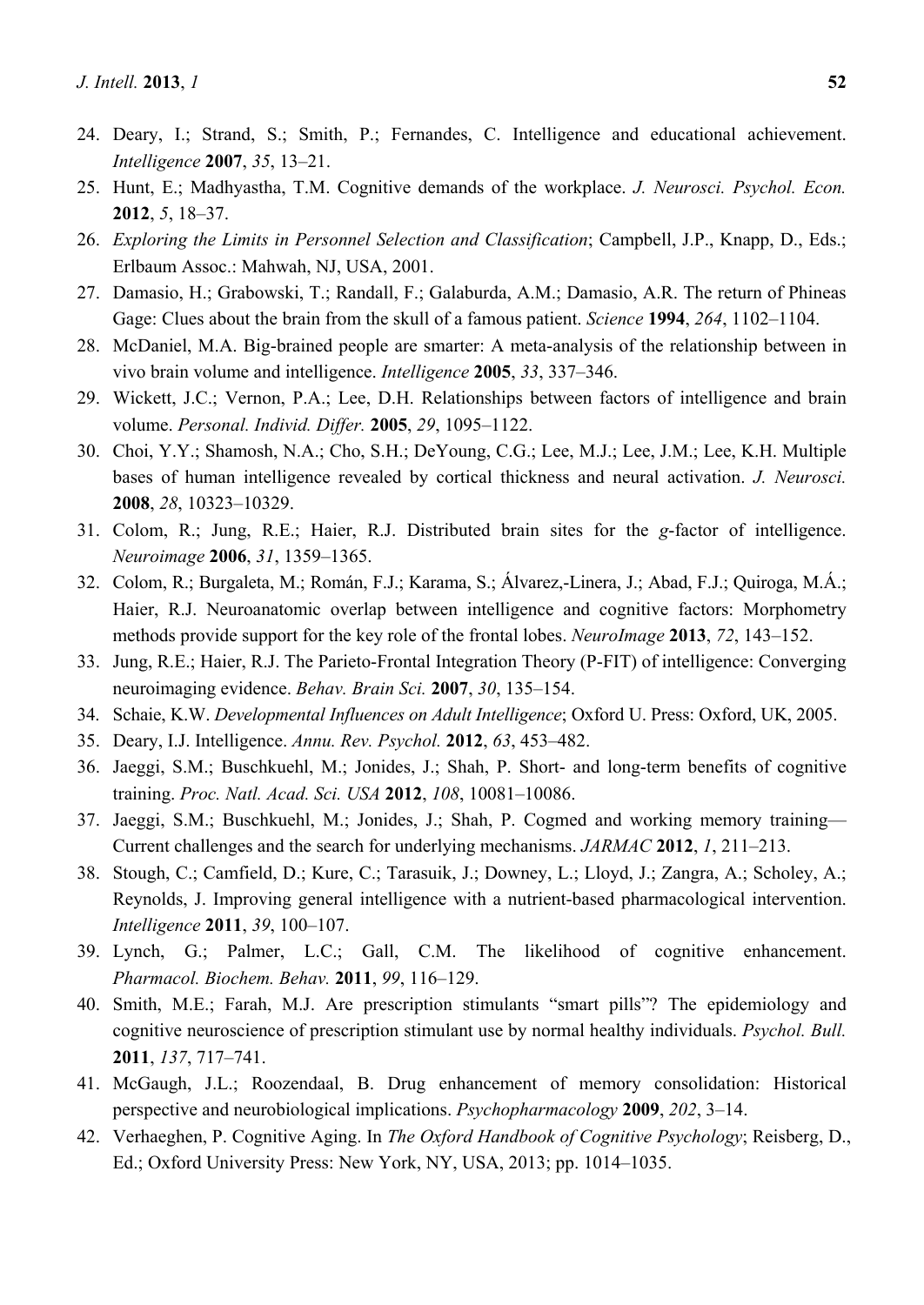- 43. Hindin, S.B.; Zelinski, E.M. Extended practice and aerobic exercise interventions benefit untrained cognitive outcomes in older adults: A meta-analysis. *J. Am. Geriatr. Soc.* **2012**, *60*, 136–141.
- 44. Melby-Lerväg, M.; Hulme, C. Is working memory training effective? A meta-analytic review. *Dev. Psychol.* **2013**, *49*, 270–291.
- 45. Shipstead, Z.; Redick, T.S.; Engle, R.W. Is working memory training effective? *Psychol. Bull.*  **2012**, *138*, 628–654.
- 46. Uttal, D.H.; Meadow, N.G.; Tipton, E.; Hand, L.L.; Alden, A.R.; Warren, C.; Newcombe, N.S. The malleability of spatial skills: A meta-analysis of training studies. *Psychol. Bull.* **2013**, *139*, 352–402.
- 47. Schmiedek, F.; Lövdén, M.; Lindenberger, U. Hundred days of cognitive training enhance broad cognitive abilities in adulthood: Findings from the COGITO study. *Front. Aging Neurosci.* **2010**, *2*, doi:10.3389/fnagi.2010.00027.
- 48. Tranter, L.J.; Koutstaal, W. Age and flexible thinking: An experimental demonstration of the beneficial effects of increased cognitively stimulating activity on fluid intelligence in healthy older adults. *Neuropsychol. Dev. Cogn. B Aging Neuropsychol. Cogn.* **2008**, *15*, 184–207.
- 49. Jaeggi, S.M.; Studer-Luethi, B.; Buschkuehl, M.; Su, Y.-F.; Jonides, J.; Perrig, W.J. The relationship between n-back performance and matrix reasoning—Implications for training and transfer. *Intelligence* **2010**, *38*, 625–635.
- 50. Ball, K.; Berch, D.B.; Helmers, K.F.; Jobe, J.B.; Leveck, M.D.; Marsiske, M.; Morris, J.N.; Rebok, G.W.; Smith, D.M.; Tennstedt, S.L.; *et al*. Effects of cognitive training interventions with older adults: A randomized controlled trial. *JAMA* **2002***, 288*, 2271–2281.
- 51. Heckman, J.J. Skill formation and the economics of investing in disadvantaged children. *Science*  **2006**, *312*, 1900–1902.
- 52. Diamond, A.; Barnett, W.S.; Thomas, J.; Munro, S. Preschool program improves cognitive control. *Science* **2007**, *318*, 1387–1388.
- 53. Neville, H.J.; Stevens, C.; Pakulak, E.; Bell, T.A.; Fanning, J.; Klein, S.; Isbell, E. Family-based training program improves brain function, cognition, and behavior in lower socioeconomic status preschoolers. *Proc. Natl. Acad. Sci. USA* **2013**, *110*, 12138–12143
- 54. Posner, M.I.; Rothbart, M.K. *Educating the Human Brain*; American Psychological Association: Washington, DC, USA, 2007.
- 55. Ceci, S.J. *On Intelligence…More or Less: A Bio-ecological Treatment on Intellectual Development*; Prentice-Hall: Englewood Cliffs, NJ, USA, 1990.
- 56. Macintosh, N.J. *IQ and Human Intelligence*, 2nd ed.; Oxford U. Press: Oxford, UK, 2012.
- 57. Pascual-Leone, A.; Amedi, A.; Fregni, F.; Merabet, L.B. The plastic human brain cortex. *Annu. Rev. Neurosci.* **2005**, *28*, 377–401.
- 58. Shaw, P.; Greenstein, D.; Lerch, J.: Clasen, L.; Lenroot, R.; Gogtay, N.; Evans, A.; Rapoport, J.; Giedd, J. Intellectual ability and cortical development in children and adults. *Nature* **2006**, *440*, 676–679.
- 59. Ramsden, S.; Richardson, F.M.; Josse, G.; Thomas, M.S.C.; Ellis, C.; Shakeshaft, C.; Seghier, M.L.; Price, C.J. Verbal and non-verbal intelligence changes in the teenage brain. *Nature* **2011**, *479*, 113–116.